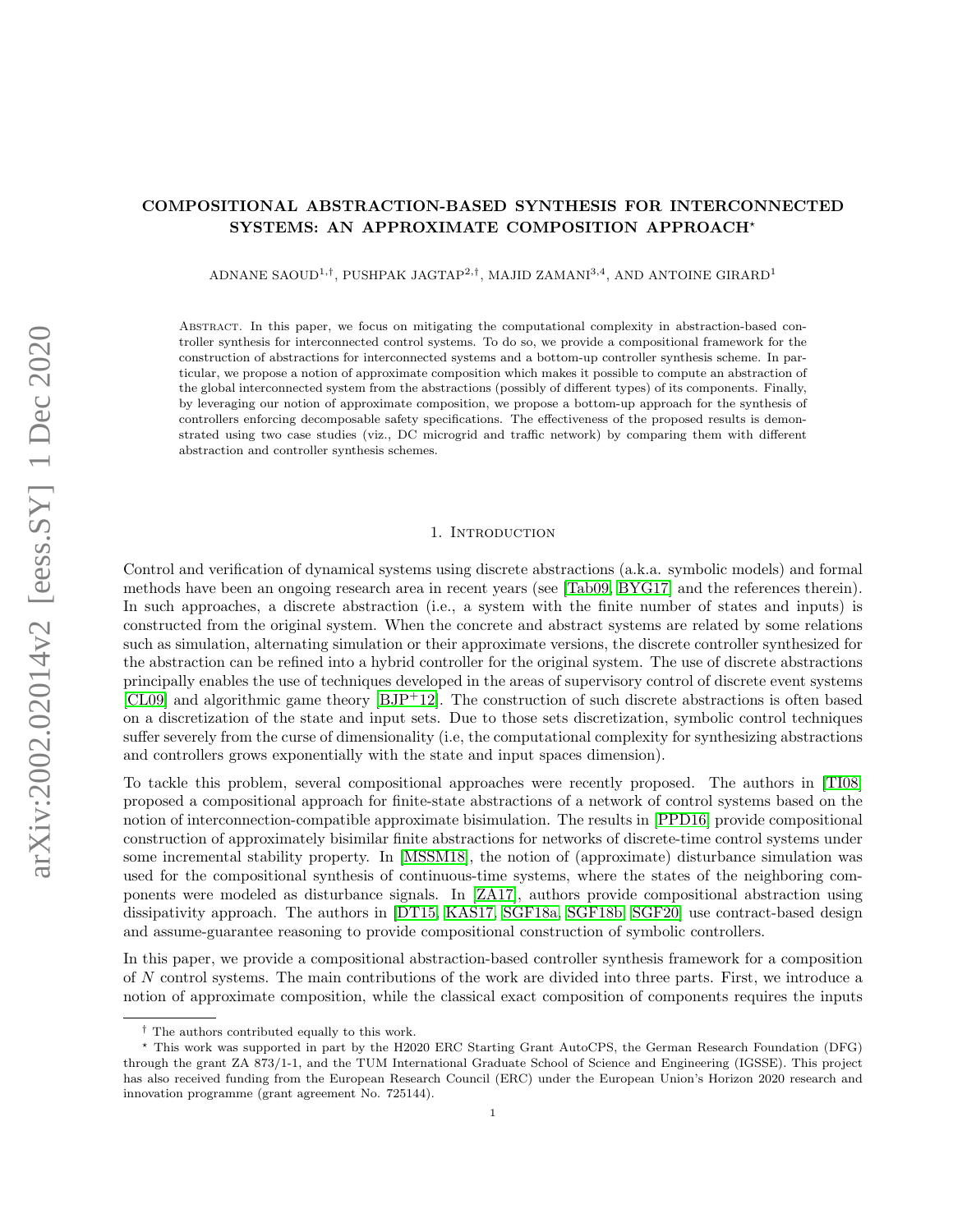and outputs of neighboring components to be equal, we propose a notion of approximate composition allowing the distance between inputs and outputs of neighboring components to be bounded by a given parameter. The proposed notion enables the composition of control systems (possibly of different types) which allows for more flexibility in the design of the overall symbolic model because each component may be suitable for a particular type of abstraction. Second, with the help of the aforementioned notion, we provide results on the compositional construction of abstractions for interconnected systems. Indeed, given a collection of components, where each concrete component is related to its abstraction by an approximate (alternating) simulation relation, we show how the parameter of the composition of the abstractions needs to be chosen in order to ensure an approximate (alternating) simulation relation between the interconnection of concrete components and the interconnection of discrete ones. Third, we propose a bottom-up approach for symbolic controller synthesis for the composition of  $N$  control systems and decomposable safety specifications . Finally, we demonstrate the applicability and effectiveness of the results using two case studies (viz., DC microgrid and traffic network) and compare them with different abstraction and controller synthesis schemes in the literature.

Related works: First attempts to compute compositional abstractions has been proposed for exact simulation relation [\[Fre05,](#page-16-5) [KVdS10\]](#page-16-6) and simulation maps [\[TPL04\]](#page-17-8), for which the construction of abstraction exists for restricted class of systems. In [\[TI08\]](#page-17-1), the first approach to provide compositionality result for approximate relationships was proposed using the notion of interconnection-compatible approximate bisimulation. Different approaches have then been proposed recently using small-gain (or relaxed small-gain) like conditions [\[RZ18,](#page-17-9) [PPD16,](#page-17-2) [SZ19\]](#page-17-10) and dissipativity property [\[ZA17\]](#page-17-4). In [\[HAT17\]](#page-16-7), a compositional construction of symbolic abstractions was proposed for the class of partially feedback linearizable systems, where the proposed approach relies on the use of a particular type of abstractions proposed in [\[ZPMT12\]](#page-17-11).The authors in [\[KAZ18\]](#page-16-8) present a compositional abstraction procedure for a discrete-time control system by abstracting the interconnection map between different components. The authors in [\[LP19\]](#page-16-9) propose a compositional approach on the construction of bounded error over-approximations of continuous-time interconnected systems. However, those results are only available for cyclic (cascade and parallel) composition of two components. In [\[LP17\]](#page-16-10) the authors propose a compositional bounded error framework for two interconnected hybrid systems. However, they are based on a notion of language inclusion, which differs from the results presented in this paper.

In parallel, other different approaches have been proposed for compositional controller synthesis. In [\[DT15\]](#page-16-3), the authors propose a compositional approach to deal with persistency specifications using Lyapunov-like functions. The authors in  $[LFM+16]$  $[LFM+16]$  use reachability analysis to provide a compositional controller synthesis for discrete-time switched systems and persistency specifications. In [\[MGW17,](#page-17-12) [MD18,](#page-16-12) [MSSM18,](#page-17-3) [SNO16,](#page-17-13) [GSB20\]](#page-16-13) different approaches were proposed for compositional controller synthesis for safety, and more general LTL specifications. All these approaches are based on assume-guarantee reasoning [\[SGF18c\]](#page-17-14) and generally suffer from the underlying conservatism. In [\[PPB18\]](#page-17-15), the authors propose a decentralized approach to the control of networks of incrementally stable systems, enforcing specifications expressed in terms of regular languages, while showing the completeness of their decentralized approach with respect to the centralized one.

In comparison with existing approaches in the literature, our framework presents the following advantages:

- It allows the use of different types of abstractions for individual components such as continuous [\[GP09\]](#page-16-14) or discrete-time abstractions based on state-space quantization [\[Tab09\]](#page-17-0), partition [\[MGW15\]](#page-17-16), covering [\[Rei11\]](#page-17-17), or without any state-space discretization [\[ZTA17\]](#page-17-18). Indeed, given a composed system made of interconnected components, we can deal with the following scenarios:
	- The original composed system is continuous-time and the local abstractions are continuous-time.
	- The original composed system is discrete-time and the local abstractions are discrete-time.
	- The original composed system is continuous-time and the local abstractions are discrete-time. In this case, we need to have a uniform time-discretization parameter for all components, which is a common assumption in all the results in the symbolic control literature, except of [\[SGF20\]](#page-17-7) where the authors are using continuous-time assume-guarantee contracts to deal with components with different sampling periods.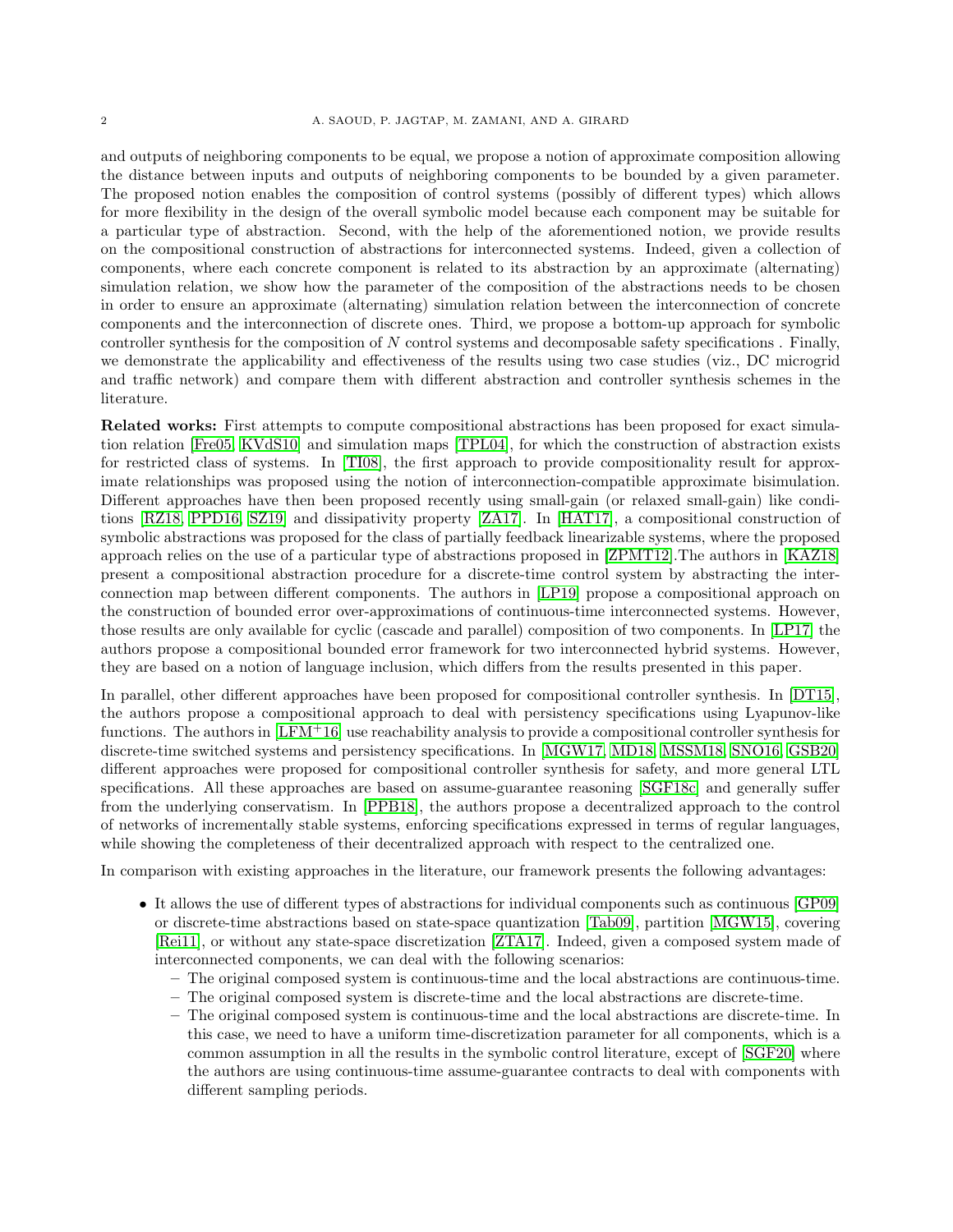- We do not need any particular structure of the components such as incremental stability or monotonicity. Moreover, we do not rely on the use of small-gain or dissipativity like conditions;
- The proposed approach allows us to develop a bottom-up procedure for controller synthesis which helps to reduce the computational complexity while ensuring completeness with respect to the monolithic synthesis.

A preliminary version of this work has been presented in the conference [\[SJZG18\]](#page-17-19). The current paper extends the approach in three directions: First, the approach is generalized from cascade interconnections to any composition structure. Second, while in [\[SJZG18\]](#page-17-19) we showed how to build a safety controller using a bottomup approach, in this paper we show also the completeness of the proposed controller with respect to the monolithic one. Third, while in [\[SJZG18\]](#page-17-19), we only presented a simple numerical example, here the theoretical framework is applied to more realistic case studies: DC microgids and road traffic networks.

#### 2. Transition Systems and Behavioral Relations

**Notations:** The symbols  $\mathbb{N}$ ,  $\mathbb{N}_0$ , and  $\mathbb{R}_0^+$  denote the set of positive integers, non-negative integers, and nonnegative real numbers, respectively. Given sets X and Y, we denote by  $f: X \to Y$  an ordinary map from X to Y, whereas  $f: X \rightrightarrows Y$  denotes set valued map. For any  $x_1, x_2, x_3 \in X$ , the map  $\mathbf{d}_X: X \times X \to \mathbb{R}_0^+$  is a pseudometric if the following conditions hold: (i)  $x_1 = x_2$  implies  $\mathbf{d}_X(x_1, x_2) = 0$ ; (ii)  $\mathbf{d}_X(x_1, x_2) = \mathbf{d}_X(x_2, x_1)$ ; (iii)  $\mathbf{d}_X(x_1, x_3) \leq \mathbf{d}_X(x_1, x_2) + \mathbf{d}_X(x_2, x_3)$ . We identify a relation  $\mathcal{R} \subseteq A \times B$  with the map  $\mathcal{R} : A \rightrightarrows B$ defined by  $b \in \mathcal{R}(a)$  if and only if  $(a, b) \in \mathcal{R}$ . We use notation  $\|\cdot\|$  to denote the infinity norm. The null vector of dimension  $N \in \mathbb{N}_0$  is denoted by  $\mathbf{0}_N := (0, \ldots, 0)$ .

First, we introduce the notion of *transition systems* similar to the one provided in [\[Tab09\]](#page-17-0).

**Definition 2.1.** A transition system is a tuple  $S = (X, X^0, U^{\text{ext}}, U^{\text{int}}, \Delta, Y, H)$ , where X is the set of states (possibly infinite),  $X^0 \subseteq X$  is the set of initial states,  $U^{\text{ext}}$  is the set of external inputs (possibly infinite),  $U^{\text{int}}$ is the set of internal inputs (possibly infinite),  $\Delta \subseteq X \times U^{\text{ext}} \times U^{\text{int}} \times X$  is the transition relation, Y is the set of outputs, and  $H : X \to Y$  is the output map.

We denote  $x' \in \Delta(x, u^{\text{ext}}, u^{\text{int}})$  as an alternative representation for a transition  $(x, u^{\text{ext}}, u^{\text{int}}, x') \in \Delta$ , where state x' is called a  $(u^{\text{ext}}, u^{\text{int}})$ -successor (or simply successor) of state x, for some input  $(u^{\text{ext}}, u^{\text{int}}) \in U^{\text{ext}} \times U^{\text{int}}$ . Given  $x \in X$ , the set of enabled (admissible) inputs for x is denoted by  $U_S^a(x)$  and defined as  $U_S^a(x)$  $\{(u^{\text{ext}}, u^{\text{int}}) \in U^{\text{ext}} \times U^{\text{int}} \mid \Delta(x, u^{\text{ext}}, u^{\text{int}}) \neq \emptyset\}$ . The transition system is said to be:

- pseudometric, if the input sets  $U^i$ ,  $i \in \{\text{ext}, \text{int}\}\$ and the output set Y are equipped with pseudometrics  $\mathbf{d}_{U^i}: U^i \times U^i \to \mathbb{R}_0^+$  and  $\mathbf{d}_Y: Y \times Y \to \mathbb{R}_0^+$ , respectively.
- finite (or symbolic), if sets X,  $U^{\text{int}}$ , and  $U^{\text{ext}}$  are finite.
- deterministic, if there exists at most a  $(u^{\text{ext}}, u^{\text{int}})$ -successor of x, for any  $x \in X$  and  $(u^{\text{ext}}, u^{\text{int}}) \in$  $U^{\text{ext}} \times U^{\text{int}}$ .

In the sequel, we consider the approximate relationship for transition systems based on the notion of approximate (alternating) simulation relation to relate abstractions to concrete systems. We start by introducing the notion of approximate simulation relation adapted from [\[JDDBP09\]](#page-16-15).

<span id="page-2-0"></span>**Definition 2.2.** Let  $S_1 = (X_1, X_1^0, U_1^{\text{ext}}, U_1^{\text{int}}, \Delta_1, Y_1, H_1)$  and  $S_2 = (X_2, X_2^0, U_2^{\text{ext}}, U_2^{\text{int}}, \Delta_2, Y_2, H_2)$  be two transition systems such that  $Y_1$  and  $Y_2$  are subsets of the same pseudometric space Y equipped with a pseudo- $\emph{metric}~\mathbf{d}_Y ~\emph{and} ~U_j^\textrm{ext}~(\emph{respectively}~U_j^\textrm{int}),~j\in\{1,2\},~\emph{are subsets of the same pseudometric space}~U^\textrm{ext}~(\emph{respectively})$  $U^{\rm int}$ ) equipped with a pseudometric  ${\bf d}_{U^{\rm ext}}$  (respectively  ${\bf d}_{U^{\rm int}}$ ). Let  $\varepsilon, \mu \geq 0$ . A relation  ${\cal R} \subseteq X_1 \times X_2$  is said to be an  $(\varepsilon, \mu)$ -approximate simulation relation from  $S_1$  to  $S_2$ , if the following hold:

- (i)  $\forall x_1^0 \in X_1^0, \ \exists x_2^0 \in X_2^0 \text{ such that } (x_1^0, x_2^0) \in \mathcal{R};$
- (ii)  $\forall (x_1, x_2) \in \mathcal{R}, \mathbf{d}_Y(H_1(x_1), H_2(x_2)) \leq \varepsilon;$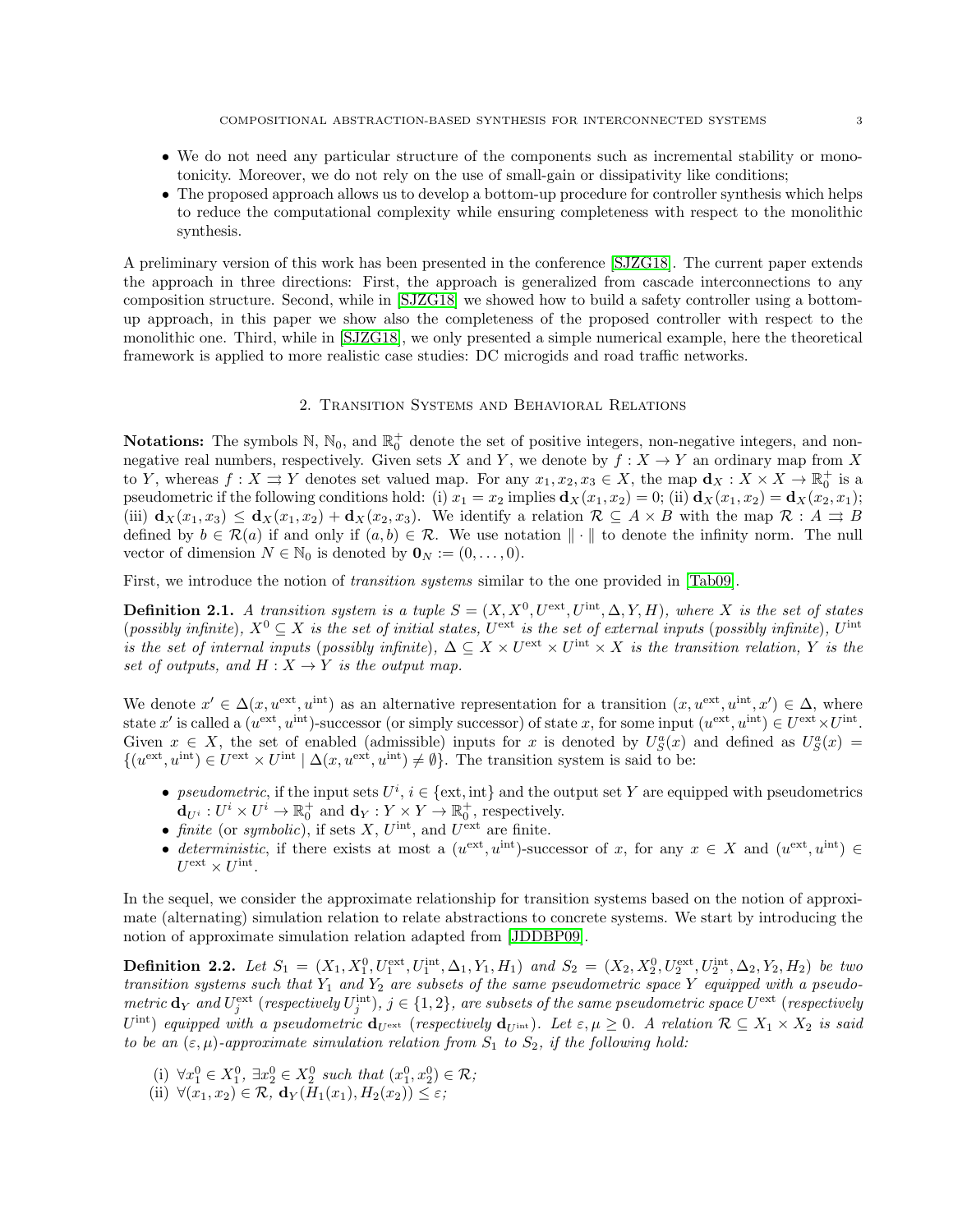(iii)  $\forall (x_1, x_2) \in \mathcal{R}, \forall (u_1^{\text{ext}}, u_1^{\text{int}}) \in U_{S_1}^a(x), \forall x_1' \in \Delta_1(x_1, u_1^{\text{ext}}, u_1^{\text{int}}), \exists (u_2^{\text{ext}}, u_2^{\text{int}}) \in U_{S_2}^a(x_2) \text{ with }$  $\max(\mathbf{d}_{U^{\text{ext}}}(u_1^{\text{ext}}, u_2^{\text{ext}}), \mathbf{d}_{U^{\text{int}}}(u_1^{\text{int}}, u_2^{\text{int}})) \leq \mu \text{ and } \exists x_2' \in \Delta_2(x_2, u_2^{\text{ext}}, u_2^{\text{int}}) \text{ satisfying } (x_1', x_2') \in \mathcal{R}.$ 

We denote the existence of an  $(\varepsilon, \mu)$ -approximate simulation relation from  $S_1$  to  $S_2$  by  $S_1 \preccurlyeq^{\varepsilon, \mu} S_2$ .

Note that when  $\mu = 0$  and  $d_{\text{Hint}}$  is a metric, we recover the notion of approximate simulation relation intro-duced in [\[GP07\]](#page-16-16) and when  $\mu = \infty$ , it is similar to approximate simulation relation given in [\[Tab09\]](#page-17-0). Approximate simulation relations are generally used for verification problems. If the objective is to synthesize controllers, the notion of approximate alternating simulation relation introduced in [\[Tab09\]](#page-17-0) is suitable. Interestingly, the notions of approximate simulation and approximate alternating simulation coincide in the case of deterministic transition systems.

<span id="page-3-0"></span>**Definition 2.3.** Let  $S_1 = (X_1, X_1^0, U_1^{\text{ext}}, U_1^{\text{int}}, \Delta_1, Y_1, H_1)$  and  $S_2 = (X_2, X_2^0, U_2^{\text{ext}}, U_2^{\text{int}}, \Delta_2, Y_2, H_2)$  be two transition systems such that  $Y_1$  and  $Y_2$  are subsets of the same pseudometric space Y equipped with a pseudometric  $d_Y$  and  $U_j^{\text{ext}}$  (respectively  $U_j^{\text{int}}$ ),  $j \in \{1,2\}$ , are subsets of the same pseudometric space  $U^{\text{ext}}$  (respectively  $U^{\rm int}$ ) equipped with a pseudometric  $d_{U^{\rm ext}}$  (respectively  $d_{U^{\rm int}}$ ). Let  $\varepsilon, \mu \geq 0$ . A relation  $\mathcal{R} \subseteq X_1 \times X_2$  is said to be an  $(\varepsilon, \mu)$ -approximate alternating simulation relation from  $S_2$  to  $S_1$ , if it satisfies:

- (i)  $\forall x_2^0 \in X_2^0, \exists x_1^0 \in X_1^0 \text{ such that } (x_1^0, x_2^0) \in \mathcal{R}$ ;
- (ii)  $\forall (x_1, x_2) \in \mathcal{R}, \mathbf{d}_Y(H_1(x_1), H_2(x_2)) \leq \varepsilon;$
- $(\text{iii})~~\forall (x_1,x_2) \in \mathcal{R}, \forall (u_2^{\text{ext}},u_2^{\text{int}}) \in U^a_{S_2}(x_2), \exists (u_1^{\text{ext}},u_1^{\text{int}}) \in U^a_{S_1}(x_1)~ with~ \max(\mathbf{d}_{U^{\text{ext}}} (u_1^{\text{ext}},u_2^{\text{ext}}),\mathbf{d}_{U^{\text{int}}} (u_1^{\text{int}},u_2^{\text{int}})) \leq \mathcal{R}$  $\mu$  such that  $\forall x'_1 \in \Delta_1(x_1, u_1^{\text{ext}}, u_1^{\text{int}}), \exists x'_2 \in \Delta_2(x_2, u_2^{\text{ext}}, u_2^{\text{int}})$  satisfying  $(x'_1, x'_2) \in \mathcal{R}$ .

We denote the existence of an  $(\varepsilon, \mu)$ -approximate alternating simulation relation from  $S_2$  to  $S_1$  by  $S_2 \preccurlyeq_{\mathcal{AS}}^{\varepsilon, \mu} S_1$ .

One can readily see that when  $\mu = \infty$  we recover the classical notion of approximate alternating simulation relation as introduced in [\[Tab09\]](#page-17-0), and when  $\mu = 0$  and  $\mathbf{d}_{U^{int}}$  is a metric, we recover the notion of approximate simulation relation introduced in [\[GP07\]](#page-16-16) the approximate alternating simulation relation coincides with strong alternating simulation relation given in [\[BPDB18\]](#page-16-17).

Remark 2.4. Note that the definitions of approximate (alternating) simulation relations used in this paper are slightly different from the classical ones. Unlike classical definitions, the choice of inputs in our definitions is constrained by some distance property. However, these constraints over inputs are not restrictive and the proposed notions of  $(\varepsilon, \mu)$ -approximate (alternating) simulation relations are compatible for different abstraction techniques presented in the literature.

## 3. Networks of Transition Systems and Approximate Composition

Given a system made of interconnected components, the computation of a direct abstraction of the whole system is computationally expensive. For this reason, we rely here on the notion of approximate composition allowing us to construct a global abstraction of the system from the abstractions of its components. To analyze the necessity of approximate composition, let us start with the simplest interconnection structure, a cascade composition of two concrete components, where the output of the first system is an input to the second one. When going from concrete (infinite) to abstract (finite) components, the output of the first system and the input to the second system do not coincide any more, since abstractions generally involve quantization of variables. To mitigate this mismatch, we introduce a notion of approximate composition, by relaxing the notion of the exact composition and allowing the distance between the output to the first component and input to the second one to be bounded by some given precision.

A network of systems consists of a collection of  $N \in \mathbb{N}$  systems  $\{S_1, \ldots, S_N\}$ , a set of vertices  $I = \{1, \ldots, N\}$ and a binary connectivity relation  $\mathcal{I} \subseteq I \times I$  where each vertex  $i \in I$  is labeled with the system  $S_i$ . For  $i \in I$ , we define  $\mathcal{N}(i) = \{j \in I \mid (j, i) \in \mathcal{I}\}\$ as the set of neighbouring components from which the incoming edges originate. An illustration of a network of interconnected components is given in Figure [1.](#page-4-0)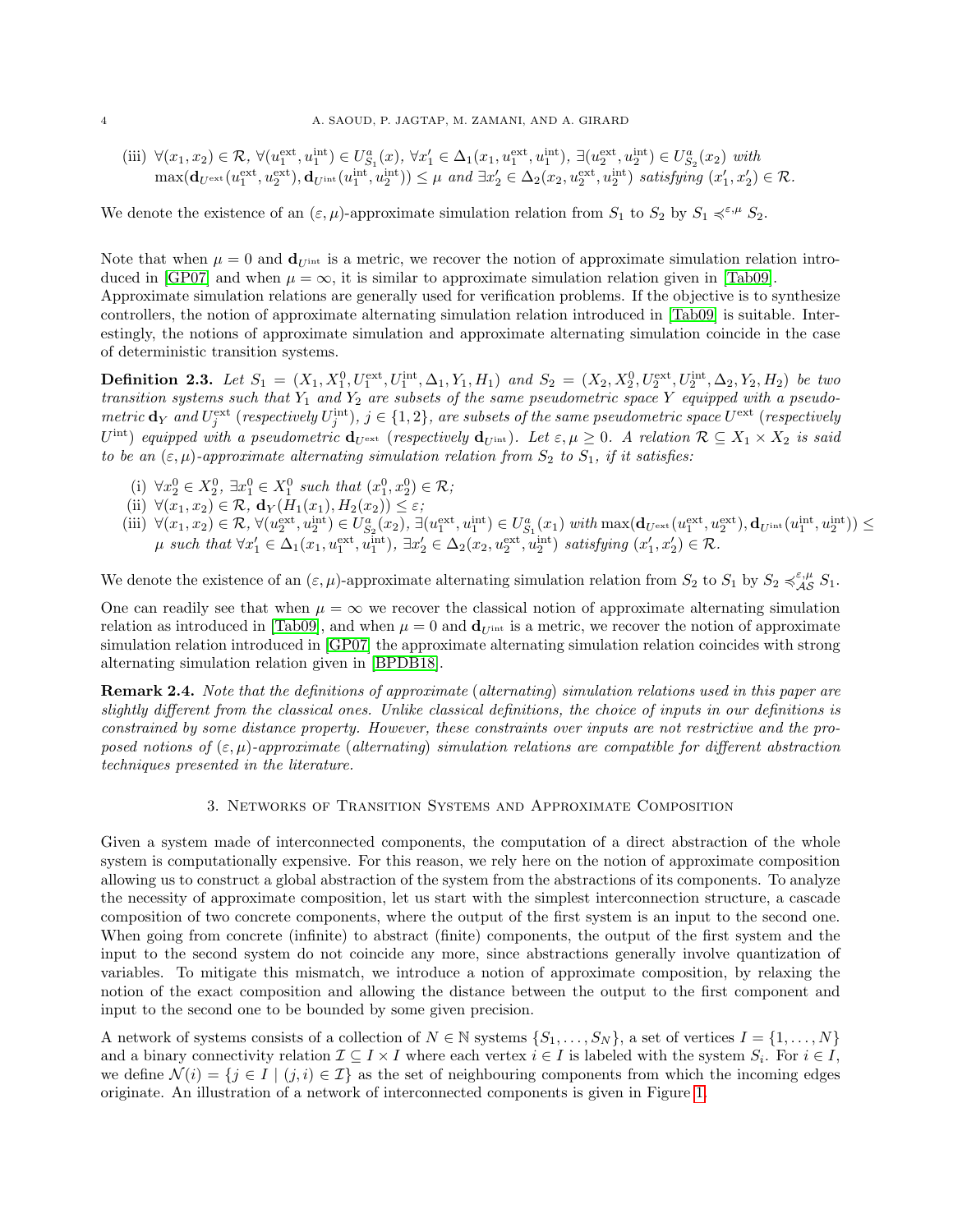<span id="page-4-0"></span>

FIGURE 1. A network of 3 components with  $I = \{1, 2, 3\}$  and a connectivity relation  $\mathcal{I} =$  $\{(2, 1), (1, 2), (2, 3), (3, 3)\}.$ 

<span id="page-4-2"></span>**Definition 3.1.** Given a collection of transition systems  $\{S_i\}_{i\in I}$ , where  $S_i = (X_i, X_i^0, U_i^{\text{ext}}, U_i^{\text{int}}, \Delta_i, Y_i, H_i)$ such that for all  $i \in I$ ,  $\prod_{j \in \mathcal{N}(i)} Y_j$  and  $U_i^{\text{int}}$  are subsets of the same pseudometric space equipped with the following pseudometric:

$$
(3.1) \quad \text{for } u^{l, \text{int}} = (y_{j_1}^l, \dots, y_{j_k}^l), l \in \{1, 2\}, \text{ with } \mathcal{N}(i) = \{j_1, \dots, j_k\}, \mathbf{d}_{U_i^{\text{int}}}(u^{1, \text{int}}, u^{2, \text{int}}) = \max_{j \in \mathcal{N}(i)} \{\mathbf{d}_{Y_j}(y_j^1, y_j^2)\}.
$$

Let  $M := (\mu_1, \ldots, \mu_N) \in (\mathbb{R}_0^+)^N$ . We say that  $\{S_i\}_{i \in I}$  is compatible for M-approximate composition with respect to *I*, if for each  $i \in I$  and for each  $\prod_{j \in \mathcal{N}(i)} \{y_j\} \in \prod_{j \in \mathcal{N}(i)} Y^j$ , where the term  $\prod_{j \in \mathcal{N}(i)} \{y_j\}$  can be formally defined as  $\prod_{j \in \mathcal{N}(i)} \{y_j\} = (y_{j_1}, y_{j_2}, \dots, y_{j_p})$  with  $\mathcal{N}(i) = \{j_1, j_2, \dots, j_p\}$ , there exists  $u_i^{\text{int}} \in U_i^{\text{int}}$  such that  $\mathbf{d}_{U_i^{\text{int}}}(u_i^{\text{int}},\prod_{j\in\mathcal{N}(i)}\{y_j\}) \leq \mu_i$ . We denote M-approximate composed system by  $\langle S_i\rangle_{i\in I}^{M,\mathcal{I}}$  and is given by the tuple  $\langle S_i \rangle_{i \in I}^{M,\mathcal{I}} = (X, X^0, U^{\text{ext}}, \Delta_M, Y, H)$ , where:

- $X = \prod_{i \in I} X_i; X^0 = \prod_{i \in I} X_i^0;$
- $U^{\text{ext}} = \prod_{i \in I} U_i^{\text{ext}}$ ;  $Y = \prod_{i \in I} Y_i$ ;
- $H(x) = H(x_1, \ldots, x_N) = (H_1(x_1), \ldots, H_N(x_N));$
- for  $x = (x_1, \ldots, x_N)$ ,  $x' = (x'_1, \ldots, x'_N)$  and  $u^{\text{ext}} = (u_1^{\text{ext}}, \ldots, u_N^{\text{ext}})$ ,  $x' \in \Delta_M(x, u^{\text{ext}})$  if and only if for all  $i \in I$ , and for all  $\prod_{j \in \mathcal{N}(i)} \{y_j\} = \prod_{j \in \mathcal{N}(i)} \{H_j(x_j)\} \in \prod_{j \in \mathcal{N}(i)} Y_j$ , there exists  $u_i^{\text{int}} \in U_i^{\text{int}}$  with  $\mathbf{d}_{U_i^{\text{int}}}(u_i^{\text{int}}, \prod_{j \in \mathcal{N}(i)} \{y_j\}) \leq \mu_i, \ (u_i^{\text{ext}}, u_i^{\text{int}}) \in U_{S_i}^a(x_i) \ and \ x_i' \in \Delta_i(x_i, u_i^{\text{ext}}, u_i^{\text{int}}).$

For the sake of simplicity of notations, we use  $S_M$  instead of  $\langle S_i \rangle_{i \in I}^{M,\mathcal{I}}$  throughout the paper. Note that since all the internal inputs of a component are outputs of other components, the set of internal inputs of the composed system is simply the empty set. Hence, to improve readability, the composed system is defined without an internal input set. However, the same approach could be readily generalized to deal with a composed system with a given internal input set. If  $M = 0_N$  and  $\mathbf{d}_{U_i^{\text{int}}}$  is a metric, for all  $i \in I$ , we say that collection of systems  $\{S_i\}_{i\in I}$  is compatible for exact composition. Let us remark that, for the composed system, the set of enabled inputs will be defined with respect to the set  $U^{\text{ext}}$ . We equip the composed output space with the metric:

<span id="page-4-1"></span>(3.2) for 
$$
y^j \in Y
$$
 with  $y^j = (y_1^j, \dots, y_N^j), j \in \{1, 2\}, \mathbf{d}_Y(y^1, y^2) = \max_{i \in I} {\{\mathbf{d}_{Y_i}(y_i^1, y_i^2)\}}.$ 

Similarly, we equip the composed input space with metric:

(3.3) for 
$$
u^j \in U^{\text{ext}}
$$
 with  $u^j = (u_1^j, \dots, u_N^j), j \in \{1, 2\}, \mathbf{d}_{U^{\text{ext}}}(u^1, u^2) = \max_{i \in I} \{ \mathbf{d}_{U_i^{\text{ext}}}(u_i^1, u_i^2) \}.$ 

Let us remark that the parameter of the composition, i.e. M, affects the conservativeness of the composed transition system. The following result shows that by increasing the parameter of the composition, the composed transition system allows for more nondeterminism in transitions and hence becomes more conservative. This result is straightforward and is stated without any proof.

**Claim 3.2.** Consider a collection of systems  $\{S_i\}_{i\in I}$  and  $M = (\mu_1, \ldots, \mu_N) \in (\mathbb{R}_0^+)^N$ . If  $\{S_i\}_{i\in I}$  is compatible for M-approximate composition with respect to  $\mathcal{I}$ , then it is also compatible for  $\overline{M}$ -approximate composition with respect to *I*, for any  $\overline{M} = (\overline{\mu}_1, \ldots, \overline{\mu}_N) \in (\mathbb{R}_0^+)^N$  such that  $\overline{M} \geq M$  (i.e.,  $\overline{\mu}_i \geq \mu_i$ ,  $i \in I$ ). Moreover, the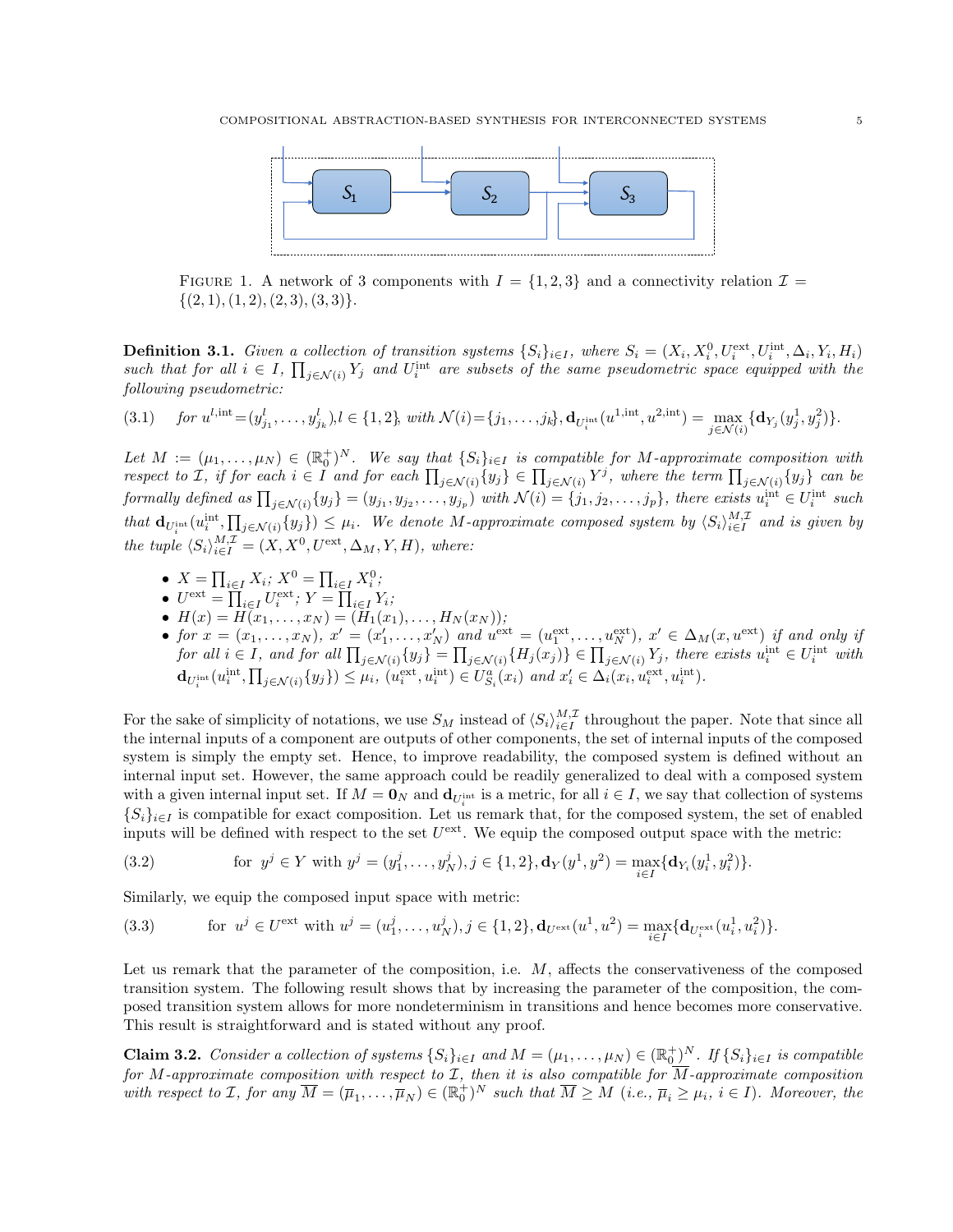relation  $\mathcal{R} = \{(x, x') \in X \times X \mid x = x'\}$  is a  $(0, 0)$ -approximate simulation relation from  $S_M$  to  $S_{\overline{M}}$ , where  $S_M = \langle S^i \rangle_{i \in I}^{M,\mathcal{I}}$  and  $S_{\overline{M}} = \langle S_i \rangle_{i \in I}^{M,\mathcal{I}}$ .

#### 4. Compositionality Results

<span id="page-5-1"></span>In this section, we provide relations between interconnected systems based on the relations between their components. We first present the compositionality result for approximate alternating simulation relations.

<span id="page-5-0"></span>**Theorem 4.1.** Let  $\{S_i\}_{i\in I}$  and  $\{\hat{S}_i\}_{i\in I}$  be two collection of transition systems with  $S_i = (X_i, X_i^0, U_i^{\text{ext}}, U_i^{\text{int}}, \Delta_i,$  $(Y_i, H_i)$  and  $\hat{S}_i = (\hat{X}_i, \hat{X}_i^0, \hat{U}_i^{\text{ext}}, \hat{U}_i^{\text{int}}, \hat{\Delta}_i, \hat{Y}_i, \hat{H}_i)$ . Consider non-negative constants  $\varepsilon_i, \mu_i, \delta_i \geq 0, i \in I$ , with  $\varepsilon = \max_{i \in I} \varepsilon_i$  and  $\mu = \max_{i \in I} \mu_i$ . Let the following conditions hold:

- for all  $i \in I$ ,  $\hat{S}_i \preccurlyeq_{\mathcal{AS}}^{\varepsilon_i,\mu_i} S_i$  with a relation  $\mathcal{R}_i$ ;
- $\{S_i\}_{i\in I}$  are compatible for M-approximate composition with respect to I, with  $M = (\delta_1, \ldots, \delta_N)$ ;
- $\{\hat{S}_i\}_{i\in I}$  are compatible for  $\hat{M}$ -approximate composition with respect to  $\mathcal{I}$ , with  $\hat{M} = (\mu_1 + \delta_1 + \varepsilon, \dots, \mu_N + \delta_N)$  $\delta_N + \varepsilon$ ).

Then the relation  $\mathcal{R} \subseteq X \times \hat{X}$  defined by

$$
\mathcal{R} = \{(x_1, \ldots, x_N, \hat{x}_1, \ldots, \hat{x}_N) \in X \times \hat{X} \mid \forall i \in I, (x_i, \hat{x}_i) \in \mathcal{R}_i\}
$$

is an  $(\varepsilon, \mu)$ -approximate alternating simulation relation from  $\hat{S}_{\hat{M}}$  to  $S_M$  (i.e.,  $\hat{S}_{\hat{M}} \preccurlyeq_{\mathcal{AS}}^{\varepsilon, \mu} S_M$ ), where  $S_M$  $\langle S_i \rangle_{i \in I}^{M, \mathcal{I}}$  and  $\hat{S}_{\hat{M}} = \langle \hat{S}_i \rangle_{i \in I}^{\hat{M}, \mathcal{I}}$ .

*Proof.* The first condition of Definition [2.3](#page-3-0) is directly satisfied. Let  $(x, \hat{x}) \in \mathcal{R}$  with  $x = (x_1, \ldots, x_N)$ and  $\hat{x} = (\hat{x}_1, \ldots, \hat{x}_N)$ . We have  $\mathbf{d}_Y(H(q), \hat{H}(\hat{q})) = \mathbf{d}_Y((H_1(q_1), \ldots, H_N(q_N)), (\hat{H}_1(\hat{q}_1), \ldots, \hat{H}_N(\hat{q}_N))) =$  $\max_{i\in I} \mathbf{d}_{Y_i}(H_i(q_i), \hat{H}(\hat{q}_i)) \leq \max_{i\in I} \varepsilon_i = \varepsilon$ , where the first equality comes from the definition of the output map for approximate composition, the second equality follows from [\(3.2\)](#page-4-1), and the inequality comes from condition (ii) of Definition [2.3.](#page-3-0)

Consider  $(x, \hat{x}) \in \mathcal{R}$  with  $x = (x_1, \ldots, x_N)$  and  $\hat{x} = (\hat{x}_1, \ldots, \hat{x}_N)$  and any  $\hat{u}^{\text{ext}} \in \hat{U}^a_{\hat{S}_{\hat{M}}}(x)$  with  $\hat{u}^{\text{ext}} =$  $(\hat{u}_1^{\text{ext}}, \dots, \hat{u}_N^{\text{ext}})$ . Let us prove the existence of  $u^{\text{ext}} \in U_{S_M}^a(x)$  with  $\mathbf{d}_{U^{\text{ext}}}(u^{\text{ext}}, \hat{u}^{\text{ext}}) \leq \mu$  and such that for any  $x' \in \Delta_M(x, u^{\text{ext}})$ , there exists  $\hat{x}' \in \hat{\Delta}_{\hat{M}}(\hat{x}, \hat{u})$  satisfying  $(x', \hat{x}') \in \mathcal{R}$ . From the definition of relation  $\mathcal{R}$ , we have for all  $i \in I$ ,  $(x_i, \hat{x}_i) \in \mathcal{R}_i$ , then from the third condition of Definition [2.3,](#page-3-0) we have for all  $(\hat{u}_i^{\text{ext}}, \hat{u}_i^{\text{int}}) \in \hat{U}_{\hat{S}_i}^a(\hat{x}_i)$ , the existence of  $(u_i^{\text{ext}}, u_i^{\text{int}}) \in U_{S_i}^a(x_i)$  with  $\mathbf{d}_{U_i^{\text{ext}}}(u_i^{\text{ext}}, \hat{u}_i^{\text{ext}}) \leq \mu_i$  and  $\mathbf{d}_{U_i^{\text{int}}}(u_i^{\text{int}}, \hat{u}_i^{\text{int}}) \leq \mu_i$  such that for any  $x'_i \in \Delta_i(x_i, u_i^{\text{ext}}, u_i^{\text{int}})$  there exists  $\hat{x}'_i \in \hat{\Delta}_i(\hat{x}_i, \hat{u}_i^{\text{ext}}, \hat{u}_i^{\text{int}})$  such that  $(x'_i, \hat{x}'_i) \in \mathcal{R}_i$ .

Let us show that the input  $\hat{u}^{\text{int}} = (\hat{u}_1^{\text{int}}, \dots, \hat{u}_N^{\text{int}})$  satisfies the requirement of the  $\hat{M}$ -approximate composition of the components  $\{\hat{S}_i\}_{i\in I}$ . The condition  $\mathbf{d}_{U_i^{\text{int}}}(\hat{u}_i^{\text{int}}, \hat{u}_i^{\text{int}}) \leq \mu_i$  implies that

$$
\begin{aligned} \mathbf{d}_{U_i^{\text{int}}}(\hat{u}_i^{\text{int}},\prod_i\{\hat{y}_j\})\!\leq&\!\mathbf{d}_{U_i^{\text{int}}}(\hat{u}_i^{\text{int}},u_i^{\text{int}})\!+\!\mathbf{d}_{U_i^{\text{int}}}(u_i^{\text{int}},\prod_i\{\hat{y}_j\}) \\ \!\leq&\!\mathbf{d}_{U_i^{\text{int}}}(\hat{u}_i^{\text{int}},u_i^{\text{int}})\!+\!\mathbf{d}_{U_i^{\text{int}}}(\hat{u}_i^{\text{int}},\prod_i\{y_j\})\!+\!\mathbf{d}_{U_i^{\text{int}}}(\prod_i\{y_j\},\prod_i\{\hat{y}_j\}) \\ \!\leq&\!\mathbf{d}_{U_i^{\text{int}}}(\hat{u}_i^{\text{int}},u_i^{\text{int}})\!+\!\mathbf{d}_{U_i^{\text{int}}}(\hat{u}_i^{\text{int}},\prod_{j\in\mathcal{N}(i)}\{y_j\})\!+\!\mathbf{d}_{U_i^{\text{int}}}(\prod_{j\in\mathcal{N}(i)}\{y_j\})\!+\!\mathbf{d}_{U_i^{\text{int}}}(\hat{u}_i^{\text{int}})\}\!\leq&\!\mu_i+\delta_i+\max_{j\in\mathcal{N}(i)}\varepsilon_j\leq\mu_i+\delta_i+\max_{j\in I}\varepsilon_j=\mu_i+\delta_i+\varepsilon.\end{aligned}
$$

Hence, from (iii) the  $\hat{M}$ - approximate composition with respect to  $\mathcal{I}$  of  $\{\hat{S}_i\}_{i\in I}$  is well defined in the sense of Def-inition [3.1.](#page-4-2) Thus, condition (iii) in Definition [2.3](#page-3-0) holds with  $u^{\text{ext}} = (u_1^{\text{ext}}, \dots, u_N^{\text{ext}})$  satisfying  $\mathbf{d}_{U^{\text{ext}}}(u^{\text{ext}}, \hat{u}^{\text{ext}}) =$  $\max_{i \in I} \{ \mathbf{d}_{U_i^{\text{ext}}} (u_i^{\text{ext}}, \hat{u}_i^{\text{ext}}) \} = \max_{i \in I} \{ \mu_i \} = \mu$ , and one obtains  $\hat{S}_{\hat{M}} \preccurlyeq_{\mathcal{AS}}^{\varepsilon, \mu} S_M$ .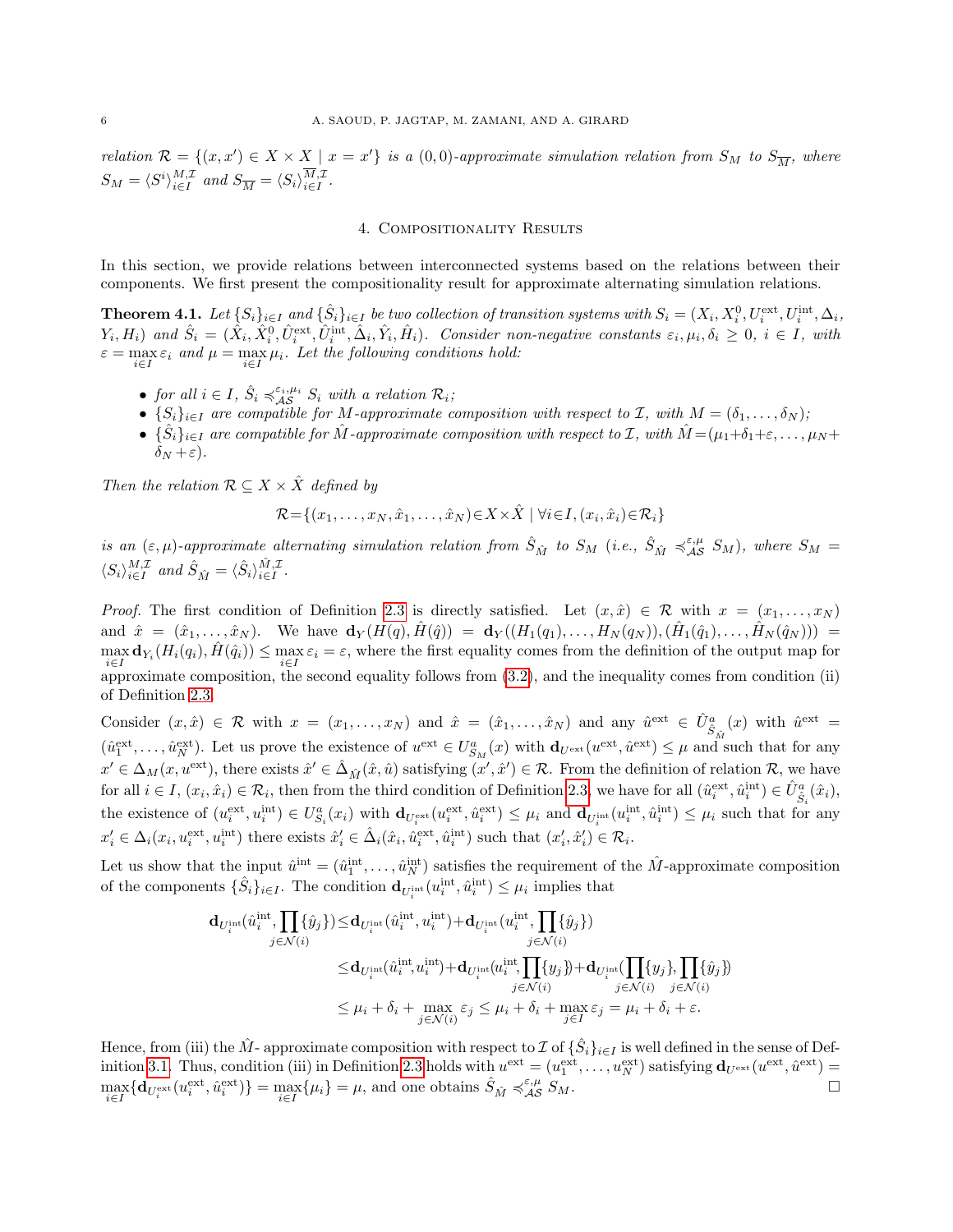We then have the following compositionality result for approximate simulation relations.

<span id="page-6-0"></span>**Theorem 4.2.** Let  $\{S_i\}_{i\in I}$  and  $\{\hat{S}_i\}_{i\in I}$  be two collection of transition systems with  $S_i = (X_i, X_i^0, U_i^{\text{ext}}, U_i^{\text{int}}, \Delta_i,$  $(Y_i, H_i)$  and  $\hat{S}_i = (\hat{X}_i, \hat{X}_i^0, \hat{U}_i^{\text{ext}}, \hat{U}_i^{\text{int}}, \hat{\Delta}_i, \hat{Y}_i, \hat{H}_i)$ . Consider non-negative constants  $\varepsilon_i, \mu_i, \delta_i \geq 0, i \in I$ , with  $\varepsilon = \max_{i \in I} \varepsilon_i$  and  $\mu = \max_{i \in I} \mu_i$ . Let the following conditions hold:

- for all  $i \in I$ ,  $S_i \preccurlyeq^{\varepsilon_i,\mu_i} \hat{S}_i$  with a relation  $\mathcal{R}_i$ ;
- $\{S_i\}_{i\in I}$  are compatible for M-approximate composition with respect to I, with  $M = (\delta_1, \ldots, \delta_N)$ ;
- $\{\hat{S}_i\}_{i\in I}$  are compatible for  $\hat{M}$ -approximate composition with respect to  $\mathcal{I}$ , with  $\hat{M} = (\mu_1 + \delta_1 + \varepsilon, \dots, \mu_N + \delta_N)$  $\delta_N + \varepsilon$ ).

Then the relation  $\mathcal{R} \subseteq X \times \hat{X}$  defined by

$$
\mathcal{R} = \{(x_1, \ldots, x_N, \hat{x}_1, \ldots, \hat{x}_N) \in X \times \hat{X} \mid \forall i \in I, (x_i, \hat{x}_i) \in \mathcal{R}_i\}
$$

is an  $(\varepsilon, \mu)$ -approximate simulation relation from  $S_M$  to  $\hat{S}_{\hat{M}}$  (i.e.,  $S_M \preccurlyeq^{\varepsilon, \mu} \hat{S}_{\hat{M}}$ ), where  $S_M = \langle S_i \rangle_{i \in I}^{M, \mathcal{I}}$  and  $\hat{S}_{\hat{M}} = \langle \hat{S}_i \rangle_{i \in I}^{\hat{M}, \mathcal{I}}.$ 

*Proof.* The first condition of Definition [2.2](#page-2-0) is directly satisfied. Let  $(x, \hat{x}) \in \mathcal{R}$  with  $x = (x_1, \ldots, x_N)$ and  $\hat{x} = (\hat{x}_1, \ldots, \hat{x}_N)$ . We have  $\mathbf{d}_Y(H(x), \hat{H}(\hat{x})) = \mathbf{d}_Y((H_1(x_1), \ldots, H_N(x_N)), (\hat{H}_1(\hat{x}_1), \ldots, \hat{H}_N(\hat{x}_N))) =$  $\max_{i\in I} \mathbf{d}_{Y_i}(H_i(x_i), \hat{H}(\hat{x}_i)) \leq \max_{i\in I} \varepsilon_i = \varepsilon$ , where the first equality comes from the definition of the output map for approximate composition, the second equality follows from [\(3.2\)](#page-4-1), and the inequality comes from the second condition of Definition [2.2.](#page-2-0)

Consider  $(x, \hat{x}) \in \mathcal{R}$  with  $x = (x_1, \ldots, x_N)$  and  $\hat{x} = (\hat{x}_1, \ldots, \hat{x}_N)$  and any  $u^{\text{ext}} \in U_{S_M}^a(x)$  with  $u^{\text{ext}} =$  $(u_1^{\text{ext}}, \ldots, u_N^{\text{ext}})$ . Consider the transition  $x' \in \Delta_M(x, u^{\text{ext}})$  $\Pi$ ). This implies that for all  $i \in I$ , and for all  $\{y_j\} = \prod_{j \in \mathcal{N}(i)} \{H_j(x_j)\} \in \prod_{j \in \mathcal{N}(i)} Y_j$ , there exists  $u_i^{\text{int}} \in U_i^{\text{int}}$  with  $\mathbf{d}_{U_i^{\text{int}}}(u_i^{\text{int}}, \prod_{j \in \mathcal{N}(i)} \{y_j\}) \leq \delta_i$ ,  $(u_i^{\text{ext}}, u_i^{\text{int}}) \in U_{S_i}^a(x_i)$  and  $x_i' \in \Delta_i(x_i, u_i^{\text{ext}}, u_i^{\text{int}})$ . Let us prove the existence of an input  $\hat{u}^{\text{ext}} \in \hat{U}_{\hat{S}_{\hat{M}}}^a(\hat{x})$  such that  $\mathbf{d}_{U^{\text{ext}}}(u^{\text{ext}}, \hat{u}^{\text{ext}}) \leq \mu$  and a transition  $\hat{x}' \in \hat{\Delta}_{\hat{M}}(\hat{x}, \hat{u}^{\text{ext}})$  such that  $(x', \hat{x}') \in \mathcal{R}$ .

From the definition of the relation R, we have for all  $i \in I$ ,  $(x_i, \hat{x}_i) \in \mathcal{R}_i$ ,  $(u_i^{\text{ext}}, u_i^{\text{int}}) \in U_{S_i}^a(x_i)$  and  $x'_i \in \Delta_i(x_i, u_i^{\text{ext}}, u_i^{\text{int}})$ , then from the third condition of the Definition [2.2,](#page-2-0) there exists  $(\hat{u}_i^{\text{ext}}, \hat{u}_i^{\text{int}}) \in \hat{U}_{\hat{S}_i}^a(\hat{x}_i)$  with  $\mathbf{d}_{U_i^{\text{ext}}}(u_i^{\text{ext}}, \hat{u}_i^{\text{ext}}) \leq \mu_i$  and  $\mathbf{d}_{U_i^{\text{int}}}(\hat{u}_i^{\text{int}}, \hat{u}_i^{\text{int}}) \leq \mu_i$  and there exists  $\hat{x}'_i \in \hat{\Delta}_i(\hat{x}_i, \hat{u}_i^{\text{ext}}, \hat{u}_i^{\text{int}})$  such that  $(x'_i, \hat{x}'_i) \in \mathcal{R}_i$ . Let us show that the input  $\hat{u}^{\text{int}} = (\hat{u}_1^{\text{int}}, \dots, \hat{u}_N^{\text{int}})$  satisfies the requirement of the  $\hat{M}$ -approximate composition of the components  $\{\hat{S}_i\}_{i\in I}$ . The condition  $\mathbf{d}_{U_i^{\text{int}}}(\hat{u}_i^{\text{int}}, \hat{u}_i^{\text{int}}) \leq \mu_i$  implies that

$$
\begin{aligned} &\mathbf{d}_{U_i^{\text{int}}}(\hat{u}_i^{\text{int}},\prod_i\{\hat{y}_j\})\!\leq\! \mathbf{d}_{U_i^{\text{int}}}(\hat{u}_i^{\text{int}},u_i^{\text{int}})+\mathbf{d}_{U_i^{\text{int}}}(u_i^{\text{int}},\prod_i\{\hat{y}_j\})\\ &\leq& \mathbf{d}_{U_i^{\text{int}}}(\hat{u}_i^{\text{int}},u_i^{\text{int}})+\mathbf{d}_{U_i^{\text{int}}}(\boldsymbol{u}_i^{\text{int}},\prod_i\{y_j\})+\mathbf{d}_{U_i^{\text{int}}}(\prod_i\{y_j\},\prod_i\{\hat{y}_j\})\\ &\leq& \mu_i+\delta_i+\max_{j\in\mathcal{N}(i)}\varepsilon_j\leq \mu_i+\delta_i+\max_{j\in I}\varepsilon_j=\mu_i+\delta_i+\varepsilon. \end{aligned}
$$

Hence, the  $\hat{M}$ - approximate composition with respect to  $\mathcal I$  of  $\{\hat{S}_i\}_{i\in I}$  is well defined in the sense of Definition [3.1.](#page-4-2) Thus, condition (iii) in Definition [2.2](#page-2-0) holds with  $\hat{u}^{\text{ext}} = (\hat{u}_1^{\text{ext}}, \dots, \hat{u}_N^{\text{ext}})$  satisfying  $\mathbf{d}_{U^{\text{ext}}}(u^{\text{ext}}, \hat{u}^{\text{ext}}) =$  $\|\prod_{i\in I} \{d_{U_i^{\text{ext}}}(u_i^{\text{ext}}, \hat{u}_i^{\text{ext}})\}\| = \|\prod_{i\in I} \{\mu_i\}\| = \mu$  and  $\hat{x}' = (\hat{x}'_1, \dots, \hat{x}'_N)$ , and one obtains  $S_M \preccurlyeq^{\varepsilon, \mu} \hat{S}_{\hat{M}}$ .

Intuitively, the results of the previous theorems can be interpreted as follows: the result in Theorem [4.2](#page-6-0) can be used for compositional verification. Given a collection of systems  $\{S_i\}_{i\in I}$ , if each component approximately satisfies a specification  $Q_i$   $(S_i \preccurlyeq^{\varepsilon_i,\mu_i} Q_i)$ , then the composed system  $S_M = \langle S_i \rangle_{i \in I}^{M,\mathcal{I}}$  approximately satisfies a composed specification  $Q = \langle Q_i \rangle_{i \in I}^{\hat{M}, \mathcal{I}}$   $(S \preccurlyeq^{\varepsilon,\mu} Q)$ . Note that for constructing controllers, the results of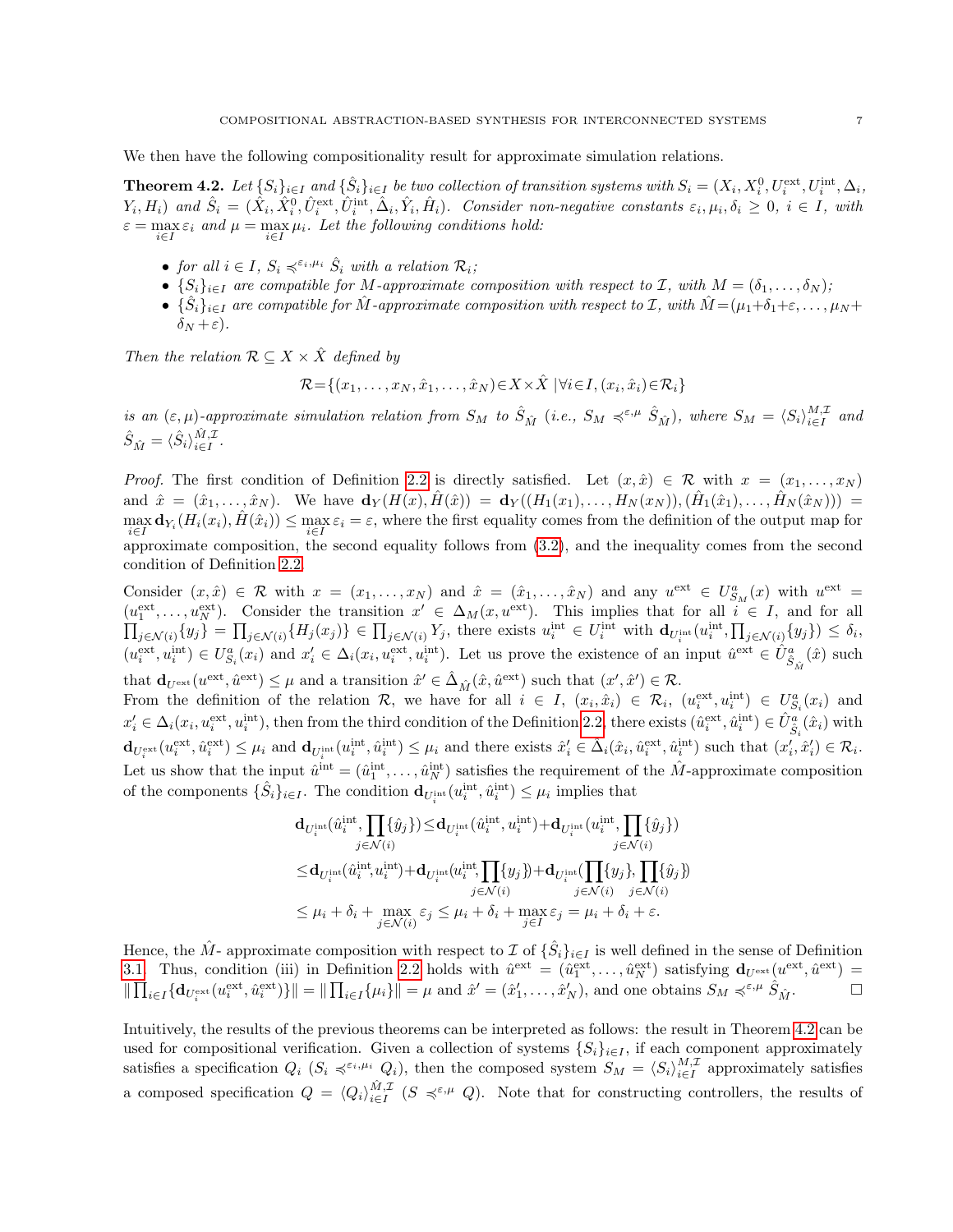<span id="page-7-0"></span>

Figure 2. Illustration of compositionality results for a collection of transition systems using the notion of approximate composition and approximate (alternating) simulation relations as formalized in Theorems [4.1](#page-5-0) and [4.2.](#page-6-0)

Theorem [4.1](#page-5-0) is more suitable. Given a collection of components  $\{S_i\}_{i\in I}$ , for  $i \in I$ , let  $\hat{S}_i$  an abstraction for  $S_i$   $(\hat{S}_i \preccurlyeq_{i\mathcal{S}}^{\varepsilon_i,\mu_i} S_i)$ , then the composed system  $\hat{S}_{\hat{M}} = \langle \hat{S}_i \rangle_{i \in I}^{\hat{M},\mathcal{I}}$  is an abstraction of the system  $S_M = \langle S_i \rangle_{i \in I}^{\hat{M},\mathcal{I}}$ <br> $(\hat{S}_{\hat{M}} \preccurlyeq_{i\mathcal{A}}^{\varepsilon,\mu} S_M)$ . Figure [2](#page-7-0) il

**Remark 4.3.** In symbolic control literature, different approaches have been presented to compute (in)finite abstractions for different classes of systems including linear systems [\[BYG17,](#page-16-0) [GP09\]](#page-16-14), monotone (or mixed-monotone) systems [\[CA15,](#page-16-18) [MGW15\]](#page-17-16), time-delay systems [\[PPDBT10\]](#page-17-20), switched systems [\[GPT09\]](#page-16-19), incrementally stable (or stabilizable) systems [\[PGT08\]](#page-17-21), incrementally stable stochastic (switched) systems [\[ZTA17\]](#page-17-18) and incrementally stable time-delayed (stochastic) control systems [\[PPDBT10,](#page-17-20) [JZ20\]](#page-16-20). Let us point out that the proposed compositional framework in this paper is suitable for different types of (in)finite abstractions which allows for modularity and flexibility in the construction of the symbolic models.

## 5. Bottom-up safety controller synthesis

<span id="page-7-1"></span>In the previous section, we have shown how to derive approximate (alternating) simulation relations between the concrete and abstract models of the whole system from those of the components, which can mainly be used for the construction of compositional abstractions. Based on those results, in this section, we go one step further and show how the proposed compositionality results make it possible to provide a bottom-up approach for the synthesis of controllers enforcing decomposable safety specifications.

5.1. Controlled systems. Consider a system  $S = (X, X^0, U^{\text{ext}}, U^{\text{int}}, \Delta, Y, H)$  and a memoryless controller  $C: X \rightrightarrows U^{\text{ext}} \times U^{\text{int}}$  such that for all  $x \in X$ ,  $C(x) \subseteq U^a_S(x)$ . Let  $\text{dom}(C)$  be the domain of controller defined by  $\textbf{dom}(C) = \{x \in X \mid C(x) \neq \emptyset\} \subseteq X$ . We define a controlled transition system by a tuple  $S|C = (X_C, X_C^0, U_C^{\text{ext}}, U_C^{\text{int}}, \Delta_C, Y_C, H_C)$ , where:

- $X_C = X \cap \text{dom}(C)$  is the set of states;
- $X_C^0 = X^0 \cap \text{dom}(C)$  is the set of initial states;
- $U_C^{\text{ext}} = U_{\cdot}^{\text{ext}}$  is the set of external inputs;
- $U_C^{\text{int}} = U^{\text{int}}$  is the set of internal inputs;
- $\tilde{Y_C} = Y$  is the set of outputs;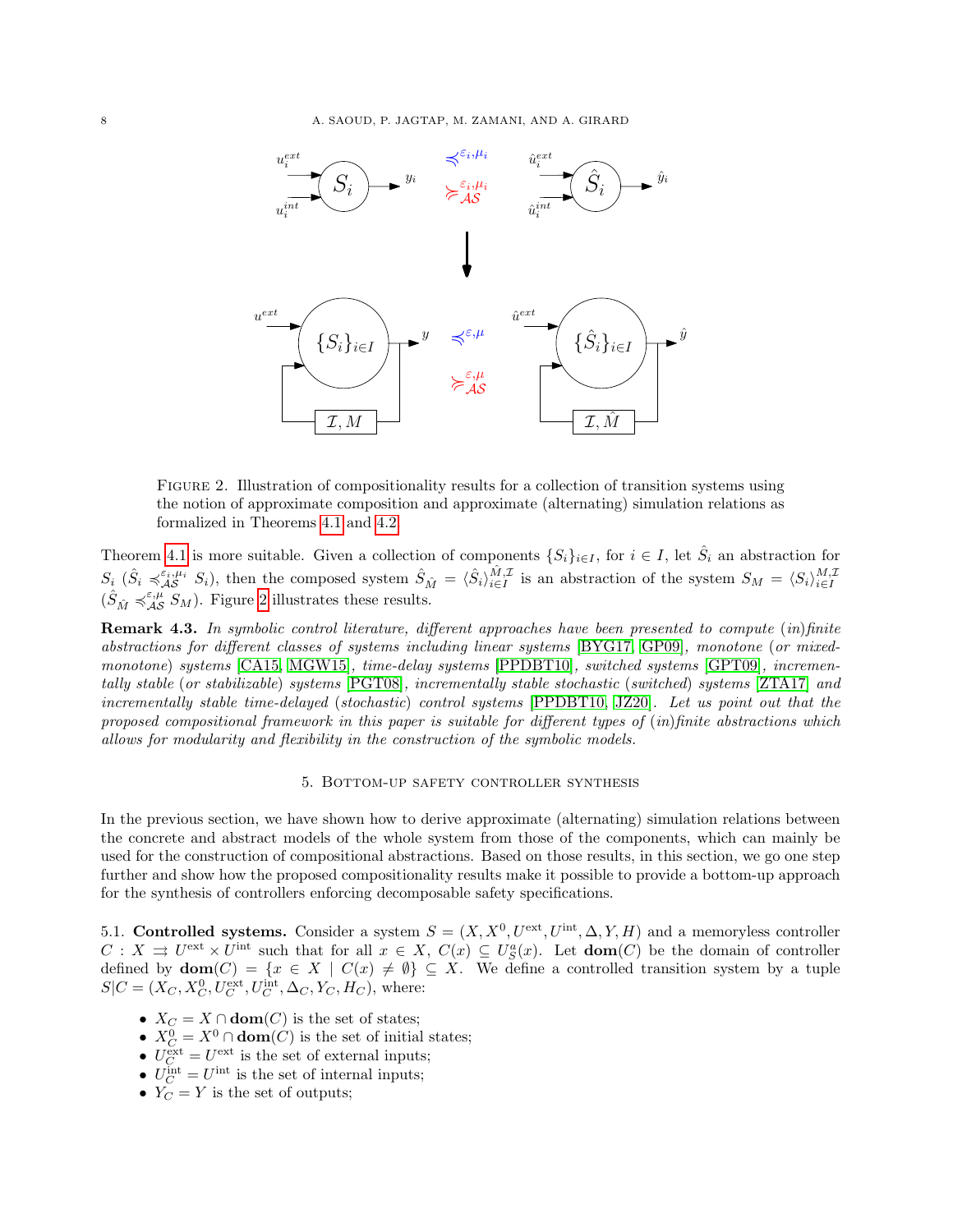- $H_C = H$  is the output map;
- a transition relation:  $x'_C \in \Delta_C(x_C, u_C^{\text{ext}}, u_C^{\text{int}})$  if and only if  $x'_C \in \Delta(x_C, u_C^{\text{ext}}, u_C^{\text{int}})$  and  $(u_C^{\text{ext}}, u_C^{\text{int}}) \in$  $C(x_C)$ .

We first introduce the following auxiliary lemma relating the system S and the controlled system  $S/C$ .

<span id="page-8-1"></span>**Lemma 5.1.** Given the systems S and S|C defined above, we have that  $S|C \preccurlyeq_{AS}^{0,0} S$ .

*Proof.* Define the relation  $\mathcal{R} = \{(x,\overline{x}) \in X \times X_C \mid x = \overline{x}\}$ . We have that  $X_C^0 = X^0 \cap \textbf{dom}(C) \subseteq X^0$ , hence the first condition of Definition [2.3](#page-3-0) is satisfied. Let  $(x,\overline{x}) \in \mathcal{R}$ . We have that  $\mathbf{d}_Y(H(x), H_C(\overline{x})) =$  $\mathbf{d}_Y(H(x), H(x)) = 0$  which shows condition (ii) of Definition [2.3.](#page-3-0) Now consider  $(x, \overline{x}) \in \mathcal{R}$  and any  $(\overline{u}^{\text{ext}}, \overline{u}^{\text{int}}) \in$  $U_{S|C}^{a}(\overline{x})$ . We choose  $u^{\text{ext}} = \overline{u}^{\text{ext}}$  and  $u^{\text{int}} = \overline{u}^{\text{int}}$  with  $(u^{\text{ext}}, u^{\text{int}}) \in U_{S}^{a}(x)$  and  $(u^{\text{ext}}, u^{\text{int}}) \in C(\overline{x})$ . Then for all  $x' \in \Delta(x, u^{\text{ext}}, u^{\text{int}})$  we have  $x' \in \Delta_{\mathcal{C}}(x, u^{\text{ext}}, u^{\text{int}}) = \Delta_{\mathcal{C}}(\overline{x}, u^{\text{ext}}, u^{\text{int}})$ . Since  $x' \in \Delta_{\mathcal{C}}(\overline{x}, u^{\text{ext}}, u^{\text{int}})$ , we have the existence of  $\overline{x}' \in \Delta_C(\overline{x}, u^{\text{ext}}, u^{\text{int}})$  satisfying  $\overline{x}' = x'$ . This implies  $(x', \overline{x}') \in \mathcal{R}$ , which concludes the proof.  $\Box$ 

### 5.2. Safety controller.

<span id="page-8-0"></span>**Definition 5.2.** A safety controller C for the transition system S and the safe set  $\mathfrak{S} \subseteq X$  satisfies:

- (i)  $\textbf{dom}(C) \subseteq \mathfrak{S}$ ;
- (ii)  $\forall x \in \text{dom}(C)$  and  $\forall (u^{\text{ext}}, u^{\text{int}}) \in C(x)$ ,  $\Delta(x, u^{\text{ext}}, u^{\text{int}}) \subseteq \text{dom}(C)$ .

There are in general several controllers that solve the safety problem. A suitable solution is a controller that enables as many actions as possible. Such controller  $C^*$  is referred to as a maximal safety controller, in the sense that for any other safety controller C and for all  $x \in X$ , we have  $C(x) \subseteq C^*(x)$ . In order to define carefully the maximal safety controller, we introduce the concept of a controlled invariant set.

**Definition 5.3.** Consider a transition system S and a safe set  $\mathfrak{S} \subseteq X$ . A subset  $A \subseteq \mathfrak{S}$  is said to be a controlled invariant if for all  $x \in A$  there exists  $(u^{\text{ext}}, u^{\text{int}}) \in U^{\text{ext}} \times U^{\text{int}}$  such that  $\Delta(x, u^{\text{ext}}, u^{\text{int}}) \subseteq A$ .

It was shown in [\[Tab09\]](#page-17-0) that there exists a maximal controlled invariant  $Cont(\mathfrak{S})$  which is the union of all controlled invariants. The maximal safety controller can be defined as follows:

- for all  $x \notin \text{Cont}(\mathfrak{S}), C^*(x) = \emptyset;$
- for all  $x \in \text{Cont}(\mathfrak{S}), C^*(x) = \{ (u^{\text{ext}}, u^{\text{int}}) \in U^a(x) \mid \Delta(x, u^{\text{ext}}, u^{\text{int}}) \subseteq \text{Cont}(\mathfrak{S}) \}.$

Let us remark that for any safety controller C we have that  $\text{dom}(C) \subseteq \text{Cont}(\mathfrak{S})$ , while for the maximal safety *controller*  $C^*$ , we have **dom** $(C^*)$  = Cont $(\mathfrak{S})$ .

5.3. Bottom-up synthesis of controllers. The size of transition systems is crucial for computational efficiency of discrete safety controller synthesis algorithms. As the size of transition systems grows, the classical safety synthesis suffers from the curse of dimensionality. In this subsection, we show how to synthesize safety controllers for interconnected systems using a bottom-up approach. Consider a global system S made of N interconnected components  $S_i$ ,  $i \in I$ , and a global decomposable safety specification  $\mathfrak{S} = \mathfrak{S}_1 \times \ldots \times \mathfrak{S}_N$ . We start by synthesizing a local safety controller  $C_i$  for each component  $S_i$  and safety specification  $\mathfrak{S}_i$ , compose the local controlled components (by computing  $\langle S_i | C_i \rangle_{i \in I}^{M,\mathcal{I}}$ ), and then synthesize a global safety controller for  $\langle S_i | C_i \rangle_{i \in I}^{M,\mathcal{I}}$  against the safety specification G. We first give an example illustrating the idea of bottom-up safety synthesis.

Example 5.4. Consider the transition systems  $S_1 = (\{a, b\}, \{a, b\}, \{1\}, \{\alpha, \beta, \gamma\}, \Delta_1, \{a, b\}, Id)$  and  $S_2 =$  $(\{\alpha,\beta,\gamma\},\{\alpha,\beta,\gamma\},\{2\},\{a,b\},\Delta_2,\{\alpha,\beta,\gamma\},Id)$  as shown in Figure [3,](#page-9-0) where Id is the identity map. Let the interconnection relation be  $\mathcal{I} = \{(1,2),(2,1)\}$ . Since  $Y_1 \subseteq U_2^{\text{int}}$  and  $Y_2 \subseteq U_1^{\text{int}}$ , the components  $S_1$  and  $S_2$ are compatible for exact composition with respect to *I*. Let  $\langle S_i \rangle_{i \in I}^{0_2, \mathcal{I}}$  be the composed system. Let the global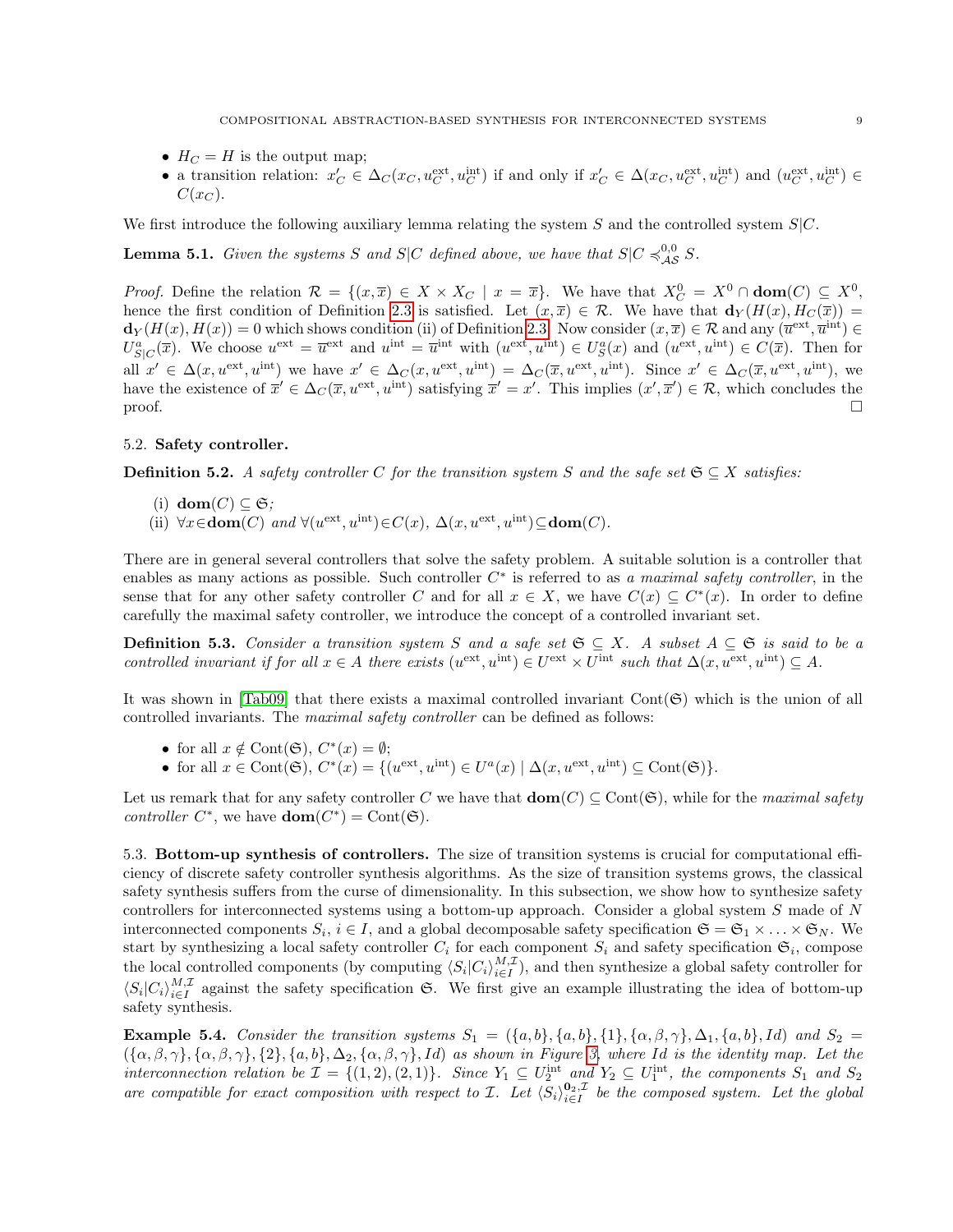<span id="page-9-0"></span>

FIGURE 3. Two transition systems  $S_1$  and  $S_2$ , the composed system  $\langle S_i \rangle_{i \in I}^{0_2, \mathcal{I}}$  and the controlled system  $\langle S_i \rangle_{i \in I}^{\mathbf{0}_2, \mathcal{I}} | C^*$ .



FIGURE 4. The controlled components  $S_1|C_1$  and  $S_2|C_2$ , the composition of controlled components  $\langle S_i | C_i \rangle_{i \in I}^{\mathbf{0}_2, \mathcal{I}}$  which is finally controlled by  $C_I$   $(\langle S_i | C_i \rangle_{i \in I}^{\mathbf{0}_2, \mathcal{I}} | C_I)$ .

safety specification for the system S define by  $\mathfrak{S} = \mathfrak{S}_1 \times \mathfrak{S}_2$ , where  $\mathfrak{S}_1 = \{a, b\}$  and  $\mathfrak{S}_2 = \{\beta\}$ . The classical safety approach directly synthesize a maximal safety controller for the system  $\langle S_i \rangle_{i \in I}^{0_2, \mathcal{I}}$ . An illustration of the controlled system  $\langle S_i \rangle_{i \in I}^{0_2, \mathcal{I}} | C^*$  is given in Figure [3.](#page-9-0) In the proposed bottom-up approach, see Figure [4,](#page-9-0) we first start by synthesizing a local controller  $C_i^*$  for the component  $S_i$  against the safety specification  $\mathfrak{S}_i$  to obtain  $S_i|C_i^*$ . We then compose the local controlled components by computing  $\langle S_i|C_i\rangle_{i\in I}^{0_2,\mathcal{I}}$ . Finally we synthesize a global safety controller  $C_I$  for the system  $\langle S_i | C_i \rangle_{i \in I}^{0_2, \mathcal{I}}$  against the safety specification  $\mathfrak{S}$ . In the classical safety synthesis, we need to compute the safety controller for the system  $\langle S_i \rangle_{i \in I}^{\mathbf{0}_2, \mathcal{I}}$ , which is made of 6 states and 6 transitions. In the proposed bottom-up synthesis, we need to apply the global safety synthesis for the reduced composed system  $\langle S_i | C_i \rangle_{i \in I}^{0_2, \mathcal{I}}$  which is made of 2 states and [1](#page-9-1) transition<sup>1</sup>. Hence, one can notice in this toy example the benefits of the proposed synthesis while ensuring completeness with respect to the classical safety synthesis  $(C^* = C_I)$ .

We start by providing the following auxiliary lemma showing how the maximal safety controller  $C^*$  for the composed system  $S = \langle S_i \rangle_{i \in I}^{M,\mathcal{I}}$  is related to the maximal controllers  $C_i^*$  synthesized for the components  $S_i$ ,  $i \in I$ .

<span id="page-9-2"></span>**Lemma 5.5.** Let  $\{S_i\}_{i\in I}$  be a collection of transition systems compatible for M-approximate composition, with  $M = (\delta_1, \ldots, \delta_N)$ . Let  $S_M = \langle S_i \rangle_{i \in I}^{M,\mathcal{I}}$  be the composed system. Let  $\mathfrak{S} = \mathfrak{S}_1 \times \ldots \times \mathfrak{S}_N$  be a safety specification for the composed system and let us assume the following:

<span id="page-9-1"></span><sup>&</sup>lt;sup>1</sup>Let us mention that computational complexity to compute the local controllers  $C_i^*$  for components  $S_i$  is imperceptible with comparison to the safety synthesis on the global reduced composed system  $\langle S_i|C_i\rangle_{i\in I}^{\mathbf{0}_2,\mathcal{I}}$ .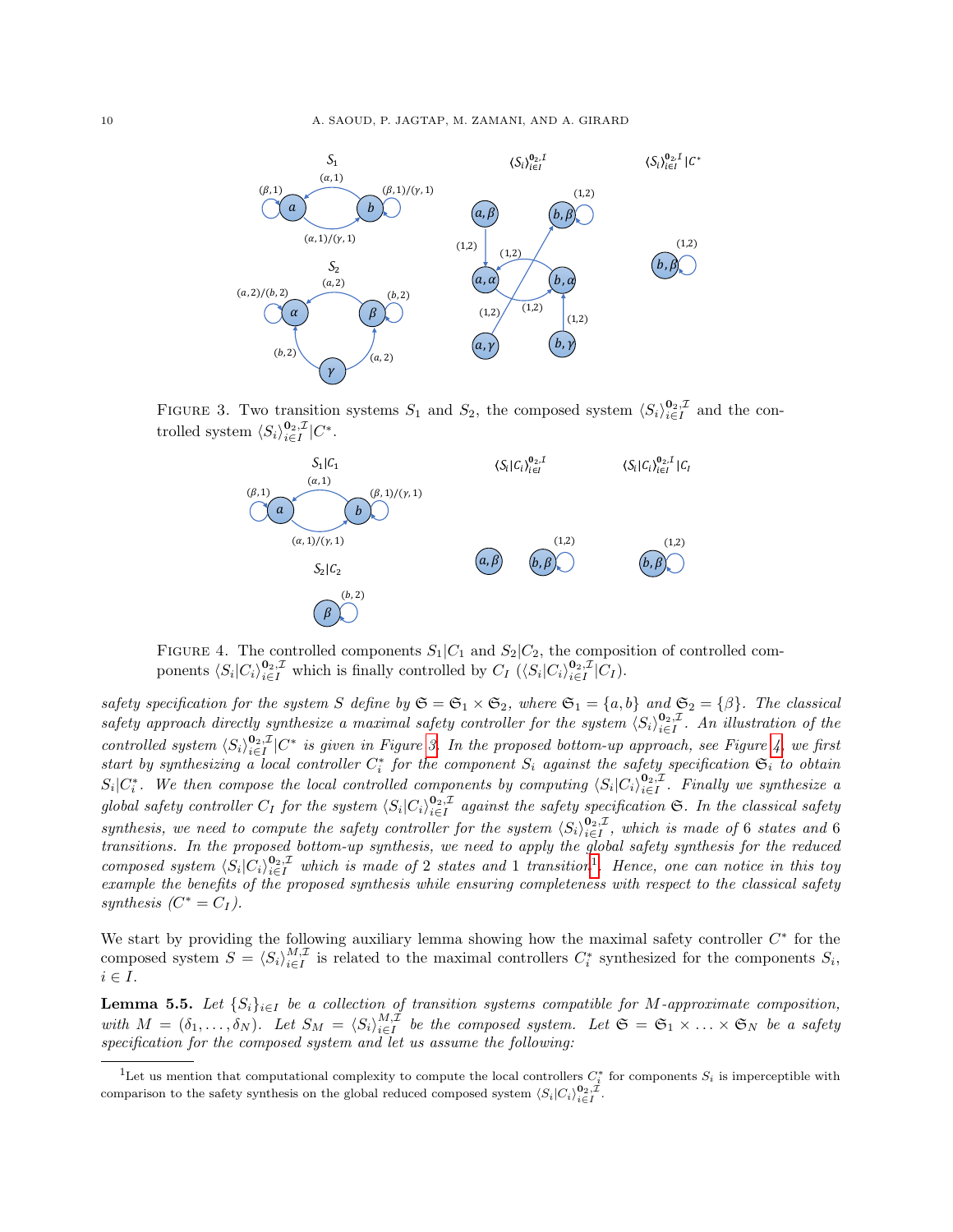- $C_i^*$ ,  $i \in I$ , is the maximal safety controller for  $S_i$  enforcing the specification  $\mathfrak{S}_i$ ;
- $C^*$  is the maximal controller for  $S_M$  enforcing the safety specification  $\mathfrak{S}$ .

 $If (u_1^{\text{ext}}, \ldots, u_N^{\text{ext}}) \in C^*(x_1, \ldots, x_N)$  and  $d_{U_i^{\text{int}}}(u_i^{\text{int}}, \prod_{j \in \mathcal{N}(i)} \{H_j(x_j)\}) \leq \delta_i$  for some  $i \in I$  and some  $u_i^{\text{int}} \in U_i^{\text{int}}$ , then we have  $(u_i^{\text{ext}}, u_i^{\text{int}}) \in C_i^*(x_i)$ .

*Proof.* For  $i \in I$ , let us define the controller  $C_i : X_i \implies U_i^{\text{ext}} \times U_i^{\text{int}}$  as follows:  $(u_i^{\text{ext}}, u_i^{\text{int}}) \in C_i(x_i)$  if and only if there exists  $(x_1, \ldots, x_{i-1}, x_{i+1}, \ldots, x_N)^T \in X_1 \times \ldots \times X_{i-1} \times X_{i+1} \times \ldots \times X_N$  and there exists  $(u_1^{\text{ext}},...,u_{i-1}^{\text{ext}},u_{i+1}^{\text{ext}},...,u_N^{\text{ext}})^T \in U_1^{\text{ext}} \times ... \times U_{i-1}^{\text{ext}} \times U_{i+1}^{\text{ext}} \times ... \times U_N^{\text{ext}}$  such that  $(u_1^{\text{ext}},...,u_N^{\text{ext}})^T \in$  $C^*(x_1,\ldots,x_N)$  and  $\mathbf{d}_{U_i^{\text{int}}}(\hat{u}_i^{\text{int}},\prod_{j\in\mathcal{N}(i)}\{H_j(x_j)\})\leq \delta_i$ . Let us prove that  $C_i$  is a safety controller for  $S_i$  and safety specification  $\mathfrak{S}_i$ .

Let  $x_i \in \text{dom}(C_i)$ , then by construction of  $C_i$  we have the existence of  $(x_1, \ldots, x_{i-1}, x_{i+1}, \ldots, x_N)^T \in$  $X_1 \times \ldots \times X_{i-1} \times X_{i+1} \times \ldots \times X_N$  such that  $(x_1, \ldots, x_N)^T \in \text{dom}(C^*) \subseteq \mathfrak{S} = \mathfrak{S}_1 \times \ldots \times \mathfrak{S}_N$ . Hence,  $x_i \in \mathfrak{S}_i$  and  $\textbf{dom}(C_i) \subseteq \mathfrak{S}_i$ , then condition (i) of Definition [5.2](#page-8-0) is satisfied. Now let  $x_i \in \textbf{dom}(C_i)$  and  $(u_i^{\text{ext}}, u_i^{\text{int}}) \in C_i(x_i)$ . We have the existence of  $(x_1, \ldots, x_{i-1}, x_{i+1}, \ldots, x_N)^T \in X_1 \times \ldots \times X_{i-1} \times X_{i+1} \times \ldots \times X_N$ and  $(u_1^{\text{ext}},...,u_{i-1}^{\text{ext}},u_{i+1}^{\text{ext}},...,u_N^{\text{ext}})^T \in U_1^{\text{ext}} \times ... \times U_{i-1}^{\text{ext}} \times U_{i+1}^{\text{ext}} \times ... \times U_N^{\text{ext}}$  such that  $(u_1^{\text{ext}},...,u_N^{\text{ext}})^T \in$  $C^*(x_1,\ldots,x_N)$  and  $d_{U_i^{\text{int}}}(\hat{u}_i^{\text{int}},\prod_{j\in\mathcal{N}(i)}\{H_j(x_j)\}) \leq \delta_i$ . Since  $C^*$  is the maximal safety controller for the system S and safety specification G, we have that for all  $(x'_1, \ldots, x'_N)^T \in \Delta_{C^*}(x_1, \ldots, x_N, u_1^{\text{ext}}, \ldots, u_N^{\text{ext}})$ ,  $(x'_1,\ldots,x'_N)^T \in \text{dom}(C^*)$ . Hence, for  $i \in I$ ,  $x'_i \in \text{dom}(C_i)$  for all  $x'_i \in \Delta_i(x_i, u_i^{\text{ext}}, u_i^{\text{int}})$  where  $u_i^{\text{int}} \in U_i^{\text{int}}$  is such that  $\mathbf{d}_{U_i^{\text{int}}}(\hat{u}_i^{\text{int}},\prod_{j\in\mathcal{N}(i)}\{H_j(x_j)\})\leq \delta_i$ . Then,  $C_i$  is a safety controller for the component  $S_i$  and safety specification  $\mathfrak{S}_i$ .

Now let  $(u_1^{\text{ext}}, \ldots, u_N^{\text{ext}})^T \in C^*(x_1, \ldots, x_N)$ . Then from construction of  $C_i$ , for all  $i \in I$ , and for all  $u_i^{\text{int}} \in U_i^{\text{int}}$ such that  $\mathbf{d}_{U_i^{\text{int}}}(\hat{u}_i^{\text{int}}, \prod_{j \in \mathcal{N}(i)} \{H_j(x_j)\}) \leq \delta_i$ , we get  $(u_i^{\text{ext}}, u_i^{\text{Int}}) \in C_i(x_i) \subseteq C_i^*(x_i)$ , where the last inclusion follows from the maximality of the controller  $C_i^*$  for the component  $S_i$  and specification  $\mathfrak{S}_i$ , which concludes the proof.  $\Box$ 

Next, we provide theorem showing the completeness of the proposed bottom-up controller synthesis procedure with respect to the maximal monolithic safety controller  $C^*$ .

<span id="page-10-0"></span>**Theorem 5.6.** Let  $\{S_i\}_{i\in I}$  be a collection of transition systems compatible for M-approximate composition, with  $M = (\delta_1, \ldots, \delta_N)$ . Let  $S_M = \langle S_i \rangle_{i \in I}^{M,\mathcal{I}}$  be the composed system. Let  $\mathfrak{S} = \mathfrak{S}_1 \times \ldots \times \mathfrak{S}_N$  be a safety specification for the composed system and let us assume the following:

- $C_i^*$ ,  $i \in I$ , is the maximal safety controller for  $S_i$  enforcing the specification  $\mathfrak{S}_i$ ;
- $C^*$  is the maximal controller for  $S_M$  enforcing the safety specification  $\mathfrak{S};$
- $C_I$  is the maximal controller for  $\langle S_i | C_i^* \rangle_{i \in I}^{M,\mathcal{I}}$  enforcing the safety specification  $\mathfrak{S}$ .

Then, for all  $x \in X$ ,  $C^*(x) = C_I(x)$ .

*Proof.* From Lemma [5.1,](#page-8-1) we have for all  $i \in I$ ,  $S_i|C_i^* \preccurlyeq_{AS}^{0,0} S_i$ , then it follows from Theorem [4.1](#page-5-0) that  $\langle S_i | C_i^* \rangle_{i \in I}^{M,\mathcal{I}} \preccurlyeq_{\mathcal{AS}}^{0,0} S_M = \langle S_i \rangle_{i \in I}^{M,\mathcal{I}}$ . Since  $C_I$  is the maximal safety controller for  $\langle S_i | C_i^* \rangle_{i \in I}^{M,\mathcal{I}}$  and safety specification  $\mathfrak S$  and from definition of the alternating simulation relation [\[Tab09\]](#page-17-0), we have that  $C_I$  is a safety controller for the system  $S_M$  and specification G. Then from maximality of  $C^*$ , we have that  $C_I(x) \subseteq C^*(x)$  for all  $x \in X$ .

To prove the second inclusion, let us first show that  $S_M|C^* \preccurlyeq^{0,0}_{\mathcal{AS}} \langle S_i|C_i^*\rangle^{M,\mathcal{I}}_{i\in I}$ , with  $S_M|C^* = (X_{C^*}, X_{C^*}^0, U_{C^*}^{\text{ext}}, U_{C^*}^{\text{ext}})$  $U^{\text{int}}_{C^*}, \Delta_{C^*}, Y_{C^*}, H_{C^*}$  and  $\langle S_i | C_i^* \rangle_{i \in I}^{M, \mathcal{I}} = (X_I, X_I^0, U_I^{\text{ext}}, U_I^{\text{int}}, \Delta_I, Y_I, H_I)$ . Let the relation  $\mathcal{R}$  defined by  $\mathcal{R} =$  $\{(x,\overline{x})\in X_I\times X_{C^*} \mid x=\overline{x}\}.$ 

From Lemma [5.5](#page-9-2) we have that  $\textbf{dom}(C^*) \subseteq \textbf{dom}(C_1) \times \ldots \times \textbf{dom}(C_N)$ , hence,  $X_{C^*}^0 = X^0 \cap \textbf{dom}(C^*) \subseteq$  $X_I^0 = X^0 \cap (\textbf{dom}(C_1^*) \times \ldots \times \textbf{dom}(C_N^*))$  and the first condition of Definition [2.3](#page-3-0) is satisfied. Let  $(x, \overline{x}) \in$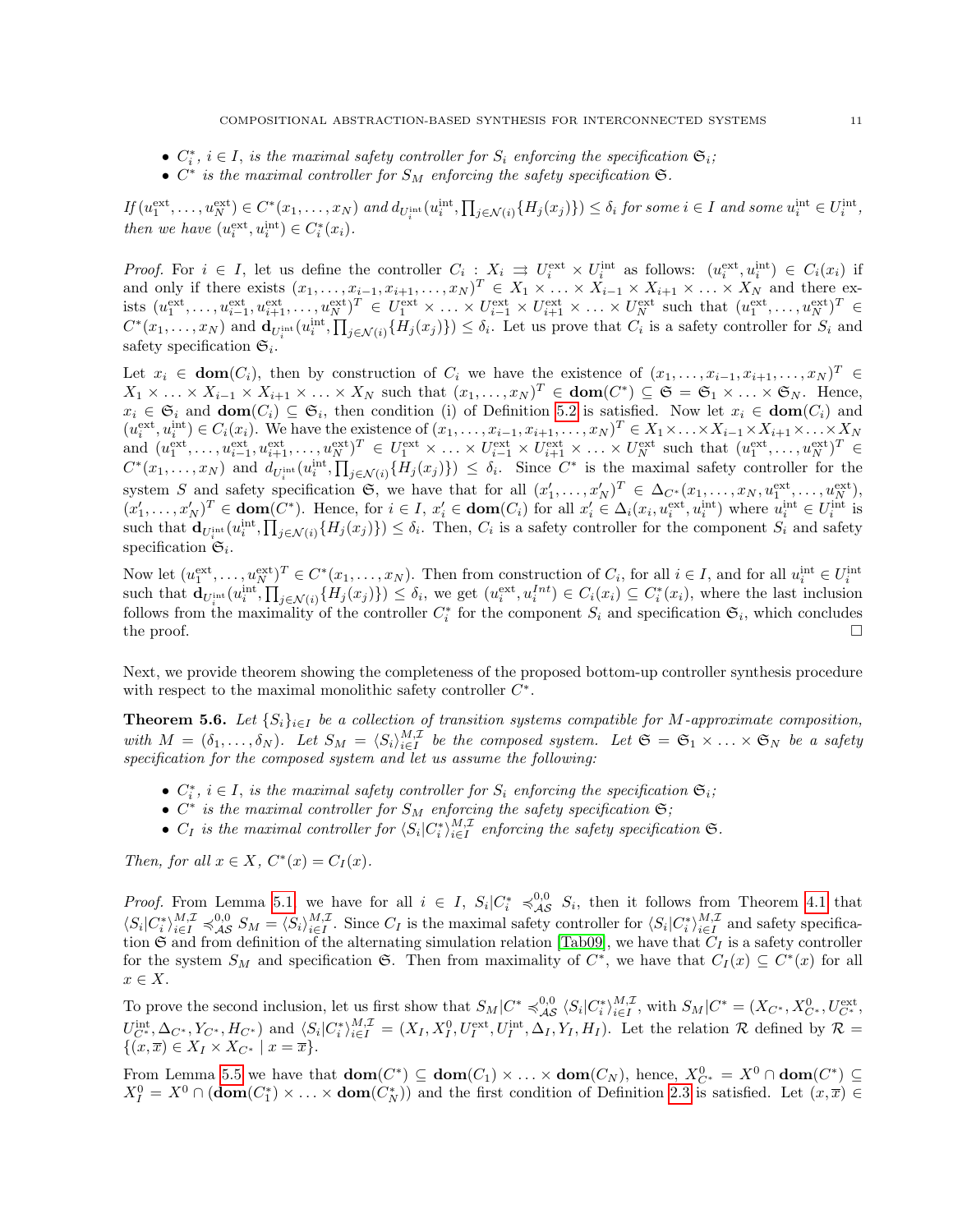R, we have that  $x = \overline{x}$ , hence,  $H_{C^*}(x) = H_I(\overline{x}) = H(x)$  and condition (ii) of Definition [2.3](#page-3-0) is satisfied. Now, let  $(x,\overline{x}) \in \mathcal{R}$  and  $(u_1^{\text{ext}},\ldots,u_N^{\text{ext}})^T \in U_{S_M|C^*}^a(x)$ . Then  $(u_1^{\text{ext}},\ldots,u_N^{\text{ext}})^T \in U_{S_M}^a(x)$  and  $(u_1^{\text{ext}},\ldots,u_N^{\text{ext}})^T\in C^*(x)=C^*(x_1,\ldots,x_N).$  We have from Lemma [5.5](#page-9-2) that for all  $i\in I$ ,  $(u_i^{\text{ext}},u_i^{\text{int}})\in C_i^*(x_i)$ for any  $u_i^{\text{int}} \in U_i^{\text{int}}$  satisfying  $\mathbf{d}_{U_i^{\text{int}}}(u_i^{\text{int}}, \prod_{j \in \mathcal{N}(i)} \{H_j(x_j)\}) \leq \delta_i$ . Then, by construction of the transition systems  $S_M|C^*$  and  $\langle S_i|C_i^*\rangle_{i\in I}^{M,\mathcal{I}},$  we have for all  $\overline{x}'=(\overline{x}_1',\ldots,\overline{x}_N')^T \in \Delta_I(\overline{x}_1,\ldots,\overline{x}_N,u_1^{\text{ext}},\ldots,u_N^{\text{ext}}),$  $(\overline{x}_1',\ldots,\overline{x}_N')^T \in \Delta_{C^*}(\overline{x}_1,\ldots,\overline{x}_N,u_1^{\text{ext}},\ldots,u_N^{\text{ext}}) = \Delta_{C^*}(x_1,\ldots,x_N,u_1^{\text{ext}},\ldots,u_N^{\text{ext}}).$  Hence there exists  $x' \in$  $\Delta_{C^*}(x_1,\ldots,x_N, u_1^{\text{ext}},\ldots, u_N^{\text{ext}})$  such that  $x'=\overline{x}'$ . Then,  $(x',\overline{x}') \in \mathcal{R}$  and condition (iii) of Definition [2.3](#page-3-0) is satisfied.

Since  $C^*$  is the maximal safety controller for  $S_M|C^*$  and safety specification  $\mathfrak S$  and from the definition of the alternating simulation relation [\[Tab09\]](#page-17-0), we have that  $C^*$  is a safety controller for the system  $\langle S_i | C_i \rangle_{i \in I}^{M,\mathcal{I}}$  and specification G. Then from maximality of  $C_I$ , we have that  $C^*(x) \subseteq C_I(x)$  for all  $x \in X$ . Then for all  $x \in X$ ,  $C^*$  $(x) = C_I(x).$ 

In order to clarify the link between the results of Sections [4](#page-5-1) and [5,](#page-7-1) the following remark is in order.

**Remark 5.7.** Given a system S made of N interconnected components  $S_i$ ,  $i \in I$ , we have the following scenarios:

- If we have a decomposable safety specification,  $\mathfrak{S} = \mathfrak{S}_1 \times \ldots \times \mathfrak{S}_N$ , we start by constructing a local abstraction  $\hat{S}_i$  for each component  $S_i$ , synthesize a local safety controller  $C_i$  for each local abstraction  $\hat{S}_i$  and safety specification  $\mathfrak{S}_i$ , compose the local controlled abstractions (by computing  $\langle \hat{S}_i | C_i \rangle_{i \in I}^{M,\mathcal{I}}$ ), using the result of Theorems [4.1](#page-5-0) and [4.2,](#page-6-0) and then synthesize a global safety controller for  $\langle \hat{S}_i | C_i \rangle_{i \in I}^{M,\mathcal{I}}$ against the safety specification S, while ensuring in view of Theorem [5.6](#page-10-0) the completeness of the proposed bottom-up synthesis approach with respect to the monolithic abstraction-based synthesis (cf. traffic flow example in Subsection [6.2\)](#page-14-0).
- If we have any other type of specification  $\mathfrak{S}$ , such as reachability, stability, non-decomposable safety specification or more general LTL formula, we start by constructing a local abstraction  $\hat{S}_i$  for each component  $S_i$ , use the result of Theorems [4.1](#page-5-0) and [4.2](#page-6-0) to compute a global abstraction  $\hat{S} = \langle \hat{S}_i | C_i \rangle_{i \in I}^{M,\mathcal{I}}$ from the local ones, and then synthesize the controller monolithically (cf. DC microgrids example in Subsection [6.1\)](#page-11-0).

#### 6. Numerical examples

In this section, we demonstrate the effectiveness of the proposed approach on two control problems: a DC microgrid and a road traffic control problem. The objective of the first example is to illustrate the speed-up that can be attained using the compositional abstraction framework proposed in Section [4.](#page-5-1) In the second example, we show how the proposed framework can be applied to a more complex example, on which different abstraction techniques are used for different components to show the efficacy of proposed results in Section [4.](#page-5-1) Additionally, we will also show the benefits of the bottom-up safety synthesis approach proposed in Section [5.](#page-7-1) In the following, the numerical implementations have been done in MATLAB and a computer with processor 2.7 GHz Intel Core i5, Memory 8 GB 1867 MHz DDR3.

<span id="page-11-0"></span>6.1. DC microgrids. Direct-current (DC) microgrids have been recognized as a promising choice for the redesign of distribution systems, which are undergoing relevant changes due to the increased penetration of photovoltaic modules, batteries and DC loads. A microgrid is an electrical network gathering a combination of generation units, loads and energy storage elements. Here, we use the DC microgrid model proposed in [\[ZSGF19b\]](#page-17-22).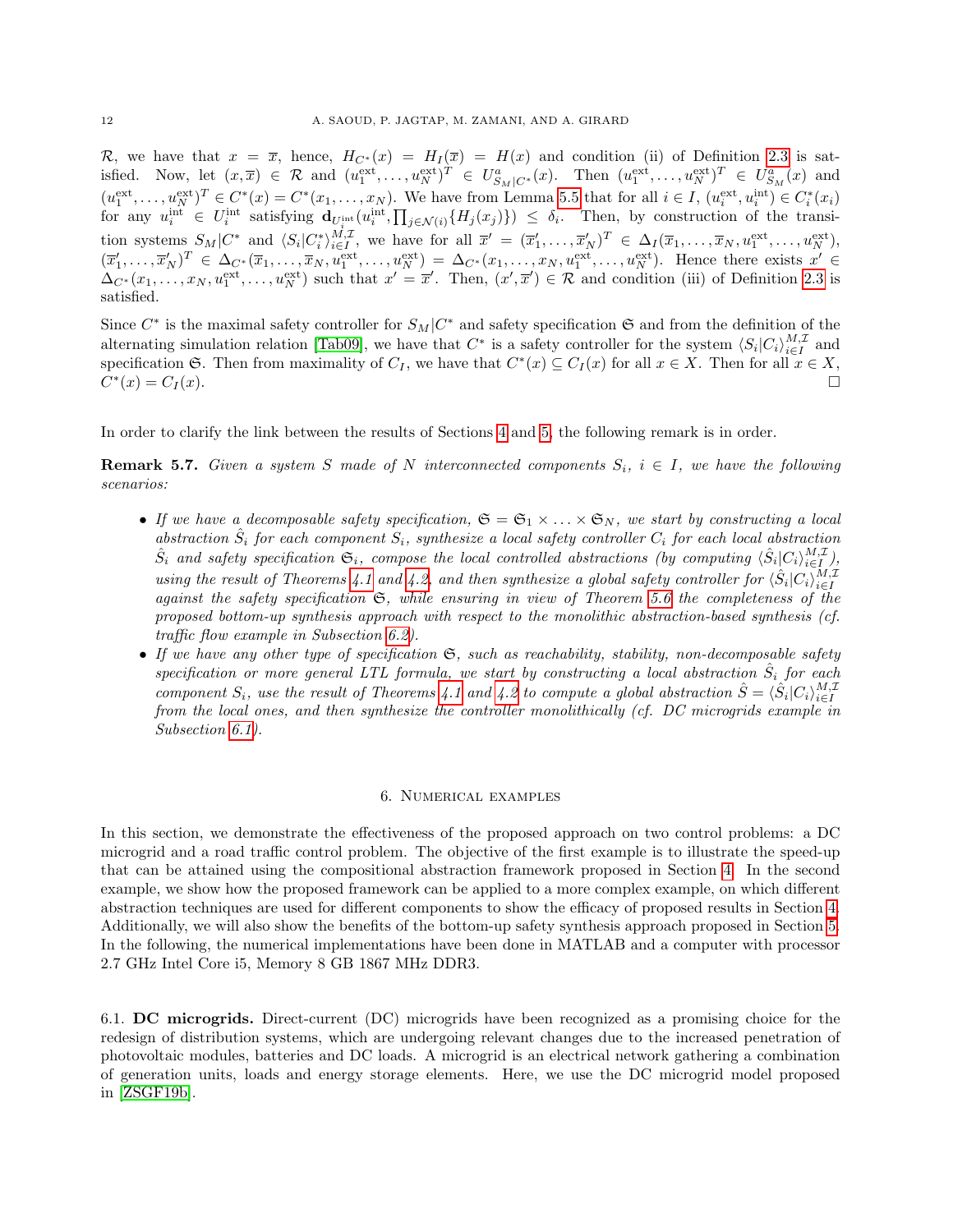<span id="page-12-2"></span>

Figure 5. The five units architecture used for the simulations. Circles correspond to loads and sources are denoted by double circles. Solid lines denote the transmission lines.

6.1.1. Model description and control objective. We represent a microgrid as a directed graph  $\mathcal{G}(\mathcal{N}, \mathcal{E}, \mathcal{B})$ , where: N is the set of nodes, with cardinality n;  $\mathcal E$  is the set of edges, with cardinality t and  $\mathcal B \in \mathbb R^{n \times t}$  is the incidence matrix capturing the graph topology. The edges correspond to the transmission lines, while the nodes correspond to the buses where the power units are interfaced. The weighted interconnection topology is equivalently captured by the Laplacian matrix  $\mathcal{L} := \mathcal{B}G_T\mathcal{B}^\top \in \mathbb{R}^{n \times n}$ , with  $G_T := \text{diag}(G_e) \in \mathbb{R}^{t \times t}$ , where  $G_e$ denotes the conductance associated to the edge  $e \in \mathcal{E}$ . We further define  $\mathcal{N}_S$  as the subset of nodes associated to controllable power units (sources), *i.e.* the generation and energy storage units, with cardinality  $m$ , and  $\mathcal{N}_L$  as the subset of nodes associated to non-controllable power units (loads), with cardinality  $n - m$ . The interconnected dynamics of the voltage buses are:

<span id="page-12-1"></span>(6.1) 
$$
C\dot{V} = -(\mathcal{L} + G)V + \sigma,
$$

where  $V := col(v_i) \in \mathbb{R}_0^+$ <sup>n</sup> denotes the collection of (positive) bus voltages,  $\sigma := col(\sigma_i) \in \mathbb{R}^n$  denotes the collection of input currents and  $C := diag(C_i) \in \mathbb{R}^{n \times n}$ ,  $G := diag(G_i) \in \mathbb{R}^{n \times n}$  are matrices denoting the bus capacitances and conductances. Input currents are given by:

<span id="page-12-0"></span>(6.2) 
$$
\sigma_i = ((1 - b_i)P_i + b_i u_i)/v_i, \quad i \in \mathcal{N},
$$

with: control input  $u_i \in \mathcal{U}_i$ , where  $\mathcal{U}_i := [\underline{u}_i, \overline{u}_i] \subset \mathbb{R}^+$ ;  $b_i \in \{0, 1\}$ , where  $b_i = 1$ , if  $i \in \mathcal{N}_S$  and  $b_i = 0$ otherwise; and  $P_i$  is a bounded time-varying demand  $P_i \in \mathcal{P}_i = [\underline{P}_i, \overline{P}_i]$ . By replacing [\(6.2\)](#page-12-0) into [\(6.1\)](#page-12-1), the overall system can be rewritten in compact form as

(6.3) 
$$
\dot{V} \in f(V, u) = -C^{-1} \left[ (\mathcal{L} + G)V + \begin{bmatrix} u \\ \mathcal{P} \end{bmatrix} \oslash V \right]
$$

with state vector  $V \in \mathbb{R}^+_0$ <sup>n</sup>; control input  $u \in \mathcal{U}$ , where  $\mathcal{U} := \prod_i \mathcal{U}_i$ ; disturbance input  $\mathcal{P} := \prod_i \mathcal{P}_i$ ; and where  $\oslash$  denotes the element-wise division of matrices.

The safe set is given by  $\mathfrak{S} = [V^{\text{nom}} - \delta, V^{\text{nom}} + \delta]^n$  and means that the voltage V of the system need to be kept sufficiently near to the nominal value  $V_{nom} > 0$  up to a given precision  $\delta > 0$ .

6.1.2. Abstraction and controller synthesis. We consider a five-terminal DC microgrid as the one depicted in Figure [5.](#page-12-2) We assume that two units, namely Units 2 and 3, are equipped with a primary control layer, while the remaining three units, Units 1, 4, and 5 correspond to loads with demand varying steadily around a constant power reference. The latter can be thus interpreted as constant power loads affected by noise. The considered bus parameters are  $C_1 = 2.2 \mu\text{F}$ ,  $C_2 = 1.9 \mu\text{F}$ ,  $C_3 = 1.5 \mu\text{F}$ ,  $C_4 = C_5 = 1.7 \mu\text{F}$  and the network parameters are  $G_{12} = 5.2 \Omega^{-1}$ ,  $G_{13} = 4.6 \Omega^{-1}$ ,  $G_{14} = 4.5 \Omega^{-1}$ ,  $G_{24} = 6 \Omega^{-1}$ ,  $G_{25} = 3.1 \Omega^{-1}$ ,  $G_{34} = 5.6 \Omega^{-1}$ ,  $G_{15} = G_{23} = G_{35} = G_{45} = 0 \Omega^{-1}$ . The system is supposed to operate within a region with grid nominal voltage  $V^{\text{nom}} = 450 \text{ V}$  and  $\delta = 0.025 V^{\text{nom}}$ . We use the symbolic approach presented in [\[MGW15\]](#page-17-16), while exploiting the monotonicity property of the DC grid [\[ZSGF19a\]](#page-17-23), we select sampling period for the abstractions  $\tau = 0.1$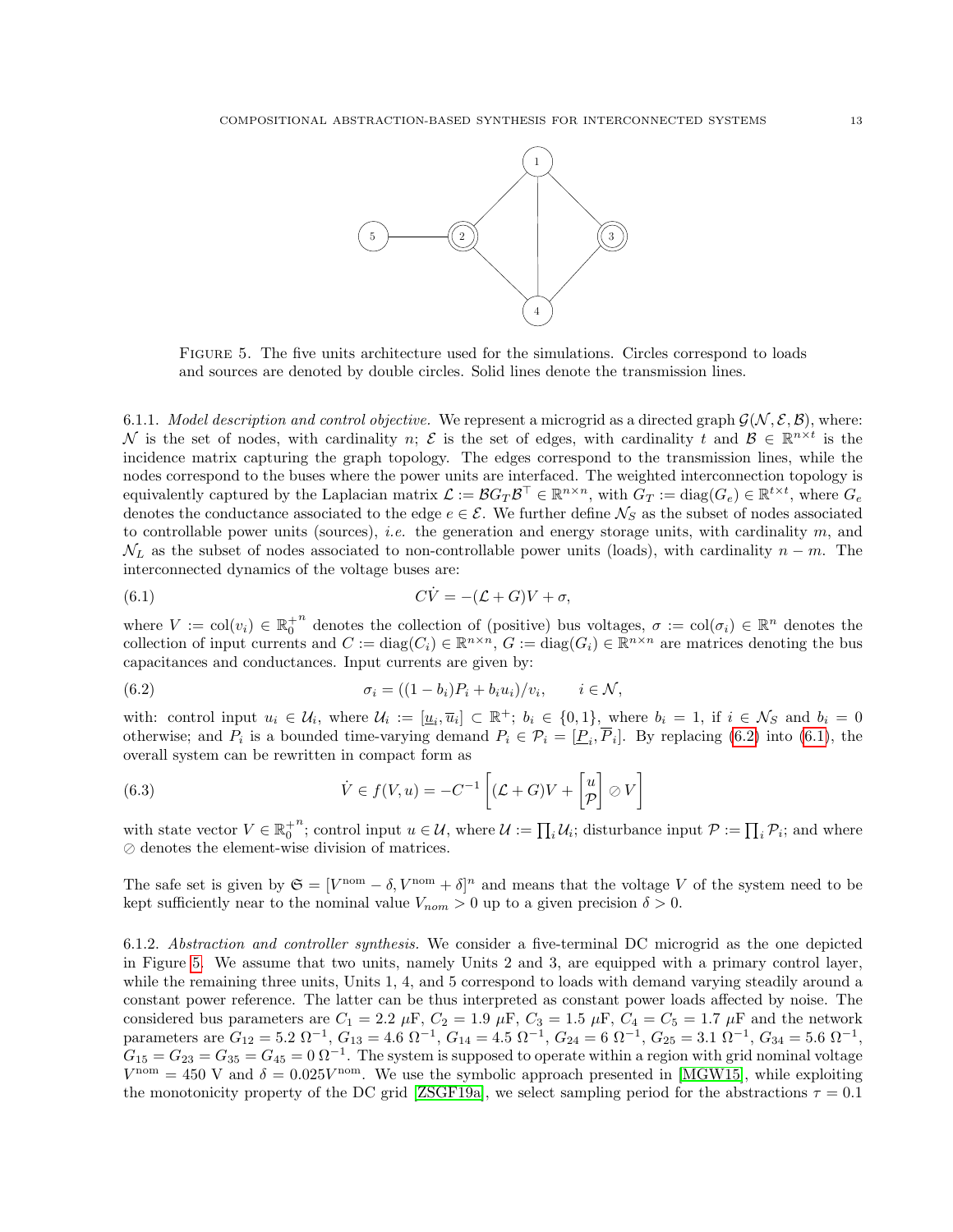<span id="page-13-1"></span>

FIGURE 6. Voltage responses of the five units.

milliseconds, which corresponds to the clock of the controller to be designed. Discretization parameters are  $n_d = 5$  and  $n_u = 5$  denoting the number of discrete states and inputs, respectively, for each dimension.

We consider two scenarios. In the first case, we assume that Unit 5 is disconnected from the grid and the grid is made of 4 units  $I = \{1, 2, 3, 4\}$ . We compute local abstraction  $\hat{S}_i$  for each Unit  $S_i$ ,  $i \in I$ , each abstraction  $\hat{S}_i$  is related to the original system  $S_i$ ,  $i \in I$ , by an  $(\varepsilon_i, \mu_i)$ -approximate alternating simulation relation, with  $\varepsilon_i = 4.5$  and  $\mu_i = 0$ . We then compose the local abstractions in order to compute the global abstraction using an  $\hat{M}$ -approximate composition, with  $\hat{M} = (4.5, 4.5, 4.5, 4.5)$ . Hence, in view of Theorem [4.1,](#page-5-0) we have that  $\hat{S} \preccurlyeq^{4.5,0}_{\mathcal{AS}} S^2$  $\hat{S} \preccurlyeq^{4.5,0}_{\mathcal{AS}} S^2$ , where  $S = \langle S^i \rangle^{0_4, \mathcal{I}}_{i \in I}$  and  $\hat{S} = \langle \hat{S}_i \rangle^{ \hat{M}, \mathcal{I}}_{i \in I}$ .

The computation time of the abstractions of the four components  $\{1, 2, 3, 4\}$  are given by 5 seconds, 9 seconds, 8 seconds and 4 seconds, respectively, and the composition of the global abstraction from local ones using an approximate composition takes 15 seconds. This resulted in 41 seconds to compute an abstraction compositionally. Constructing an abstraction for the full model monolithically, using the same discretization parameters, took 154 seconds. Hence, the proposed compositional approach was three times faster in this scenario.

In the second scenario, Unit 5 is connected to the grid, we use the same numerical parameters as in the first scenario. In this case, the computation time of the abstraction of the five components  $\{1, 2, 3, 4, 5\}$  are given by 5 seconds, 43 seconds, 8 seconds, 4 seconds, and 3 seconds, respectively, and the composition of the global abstraction from local ones using an approximate composition takes 32 minutes. Let us mention that with comparison to the previous scenario (where only Units 1 to 4 are considered), only the computation time of Unit 2 is modified, since it is the only Unit connected to Unit 5 (see Figure [5\)](#page-12-2). Using the same numerical values, the direct computation of the monolithic abstraction takes 13 hours, which shows the practical speedups that can be attained using the compositional approach. For the same example, the number of controllable states for the monolithic and compositional schemes is the same and is given by 3125. The size of resulting controllers (number of transitions) for the monolithic and compositional schemes is given by 18252 and 11040, respectively. Hence, it can be seen that the speed-up of the computation of the abstraction using the proposed

<span id="page-13-0"></span> ${}^{2}$ Given the safety specification for the original system  $\mathfrak{S}$  and since the original system is related to the compositional abstraction by an ε−approximate alternating simulation relation, the abstract specification is a deflated version of the original one, and is given by  $\hat{\mathfrak{S}} = [V^{\text{nom}} - \delta + \varepsilon, V^{\text{nom}} + \delta - \varepsilon]^n$ .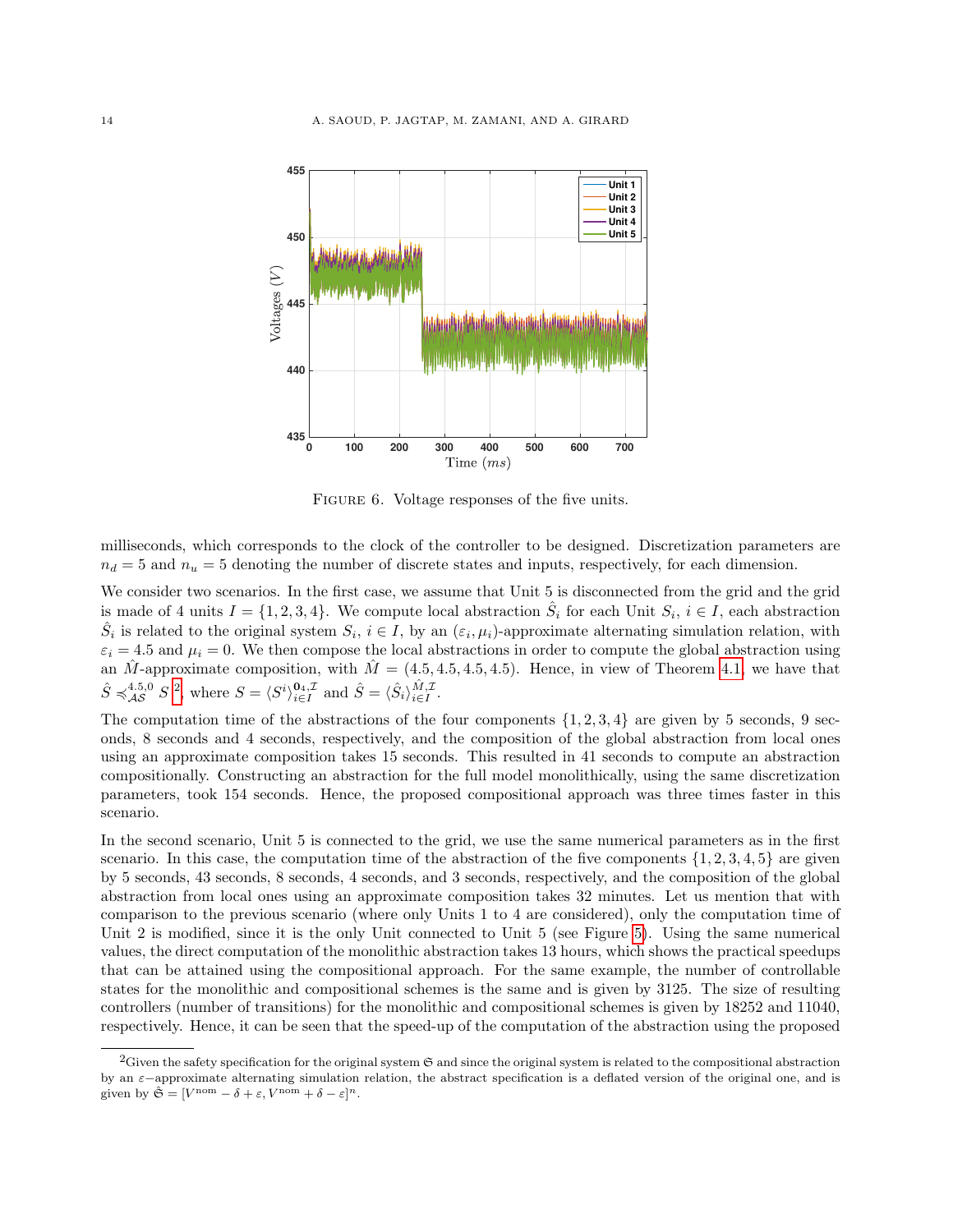<span id="page-14-1"></span>

Figure 7. Traffic flow model schematic.

compositional approach here results in losing the abstraction precision in comparison with the monolithic one, which is observed from the size of the obtained controllers.

We then synthesize a safety controller for the computed abstraction. The synthesis of the symbolic controller takes 30 seconds. To validate our controller, we assume that the load power demands for Unit 1, Unit 4 and Unit 5 are as follows. Unit 1 is demanding  $0.3 \text{ kW}$  from 0 to 250 milliseconds, immediately after stepping up to 1 kW. Unit 4 on the other hand is supposed to be characterized by a demand of 0.3 kW from 0 to 250 milliseconds, then a constant demand of 1 kW from 250 milliseconds to 750 milliseconds. Finally, Unit 5 is characterized by a demand of 0.4 kW from 0 to 250 milliseconds, then a constant demand of 1 kW from 250 milliseconds to 750 milliseconds. All demands are affected by small noise. Source power injections are positive and both limited at 8 kW. The controller is implemented via a microprocessor of clock period  $\tau = 0.1$ milliseconds. Voltage responses for different units are illustrated in Figure [6.](#page-13-1) As expected, the controller guarantees that voltages are kept sufficiently near the nominal value.

<span id="page-14-0"></span>6.2. Traffic flow model. For the second example, we consider a popular macroscopic traffic flow model used for the analysis of highway traffic behavior is the cell transmission model (CTM) introduced in [\[Dag94\]](#page-16-21).

6.2.1. Model description and control objective. Here we consider the traffic flow model as shown schematically in Figure [7](#page-14-1) and described by

(6.4)  
\n
$$
x_1(k+1) = (1 - \frac{Tv}{1.6l})x_1(k) + 5u_1(k),
$$
\n
$$
x_2(k+1) = \frac{Tv}{l}x_1(k) + (1 - \frac{Tv}{l} - q)x_2(k) + \frac{Tv}{l}x_4(k),
$$
\n
$$
x_3(k+1) = \frac{Tv}{l}x_2(k) + (1 - \frac{Tv}{l} - q)x_3(k) + 8u_2(k),
$$
\n
$$
x_4(k+1) = \frac{Tv}{l}x_3(k) + (1 + \frac{Tv}{l} - q)x_4(k) + 8u_3(k),
$$

where the state  $x_i, i \in \{1, 2, 3, 4\}$ , represents the density of traffic in  $i^{th}$  section of road given in vehicles per section,  $l = 0.25$  km is the length of road,  $v = 70$  km/hr is the flow speed,  $T = \frac{10}{3600}$  hours is the discrete time interval, and  $q = 0.25$  is the ratio representing the percentage of vehicles leaving the section of road. The control inputs  $u_1, u_2, u_3 \in U = \{0, 1\}$ , where 0 represents red signal and 1 represents green signal in the traffic model. We consider the compact state-space  $X = [0, 30]^4$ . The control objective is to synthesize controller to keep states in a safe region given by  $\mathfrak{S} = [2, 25] \times [5, 25]^3$ .

6.2.2. Abstraction and controller synthesis. We consider four subsystems  $S_i$ ,  $i \in I = \{1, 2, 3, 4\}$ , corresponding to four sections in traffic network model. To demonstrate the effectiveness of the proposed result on bottomup safety controller synthesis, we compare results obtained using monolithic safety synthesis and bottom-up safety synthesis on compositional abstractions. For constructing abstractions, we construct an  $\varepsilon$ -approximate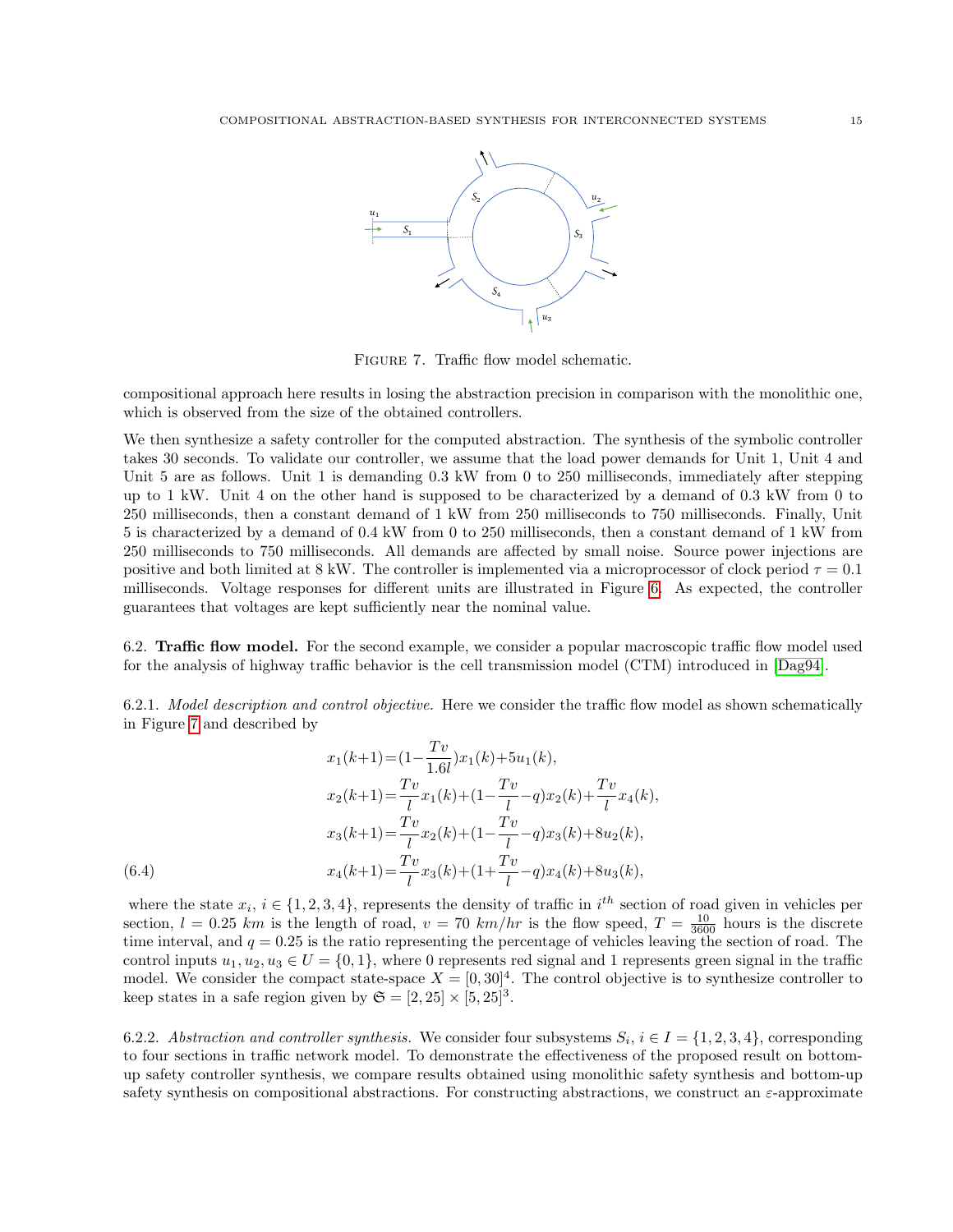<span id="page-15-0"></span>

FIGURE 8. The evolution of traffic densities in each section of the road.

bisimilar abstraction of  $S_1$  called  $\hat{S}_1$  using state-space discretization-free abstraction techniques as discussed in [\[LCGG13,](#page-16-22) [ZTA17\]](#page-17-18) using tool QUEST [\[JZ17\]](#page-16-23). For construction of  $\hat{S}_1$ , with precision  $\varepsilon_1 = 0.0016$  and  $\mu_1 = 0$ , we consider  $U = \{0, 1\}$ , length of input sequence  $N = 8$ , and source state  $x_s = 10$  (for description and computation of parameters  $\varepsilon_1$  and N, see [\[LCGG13\]](#page-16-22) and [\[ZTA17\]](#page-17-18)). The abstractions  $\hat{S}_i$ ,  $i \in \{2,3,4\}$ , are computed by utilizing partitions of the state-space as shown in [\[MGW15,](#page-17-16) [RWR17\]](#page-17-24), each abstraction  $\hat{S}_i$  is related to the original component  $S_i$  by an  $(\varepsilon_i, \mu_i)$ -approximate alternating simulation relation, with  $\varepsilon_i = 0.1$ and  $\mu_i = 0$ . Note that since the subsystem  $S_1$  is incrementally input-state stable and do not have any internal input, the input set of the component  $S_1$  is much smaller compared to other components. In such a scenario, state-space discretization-free abstractions are efficient compared to state-space discretization based abstractions (see Section 4.D in [\[LCGG13\]](#page-16-22) and Section 5.4 in [\[ZTA17\]](#page-17-18) for detailed discussion).

Monolithic and proposed bottom-up approaches to safety synthesis are then compared. In the first one, we compute the global compositional abstraction  $\hat{S} = \langle \hat{S}_i \rangle_{i \in I}^{\hat{M}, \hat{\mathcal{I}}}$  by composing local abstractions with a composition parameter  $\hat{M} = (0.0016, 0.1, 0.1, 0.1)$ . We then monolithically synthesize a safety controller for the global abstraction  $\hat{S}$  with the safe set  $\hat{\mathfrak{S}} = [2 + \varepsilon, 25 - \varepsilon] \times [5 + \varepsilon, 25 - \varepsilon]^3$ , with  $\varepsilon = \max_{i \in \{1,2,3,4\}} \varepsilon_i = 0.1$ , using maximal fixed point algorithm [\[Tab09\]](#page-17-0). The total computation time required for obtaining the monolithic safety controller is 9 hours and 20 minutes.

In the second approach, we start from the local abstractions  $\hat{S}_i$ ,  $i \in I$ , and first compute safety controllers  $C_i^*$ for each abstraction  $\hat{S}_i$ ,  $i \in I$ , with local safety specification  $\hat{\mathfrak{S}}_i$ , where  $\hat{\mathfrak{S}}_1 = [2+\varepsilon_1, 25-\varepsilon_1] = [2.0016, 24.9984]$ and  $\hat{\mathfrak{S}}_j = [2 + \varepsilon_j, 25 - \varepsilon_j] = [5.1, 24.9]$  for  $j \in \{2, 3, 4\}$ . Then we compose the local controlled components  $S_i|C_i^*, i \in I$ , with an  $\hat{M}$ -approximate composition with  $\hat{M} = (0.0016, 0.1, 0.1, 0.1)$  given as  $\langle S_i|C_i^*\rangle_{i \in I}^{\hat{M},\mathcal{I}}$ . Then, as a final step we synthesize a safety controller for  $\langle S_i | C_i^* \rangle_{i \in I}^{\hat{M}, \mathcal{I}}$  against the safety specification  $\hat{\mathfrak{S}}$ . The total computation time required for obtaining the safety controller using bottom-up safety synthesis is 2 hours and 25 minutes which is almost 4 times faster than the monolithic synthesis case. The Figure [8](#page-15-0) shows the evolution of traffic densities in each section of the road starting from the initial condition  $x = [14, 15, 20, 16]$ using controller obtained by proposed bottom-up approach. One can readily see that all the trajectories evolve within the safe region.

## 7. Conclusion

In this paper, we proposed a compositional abstraction-based synthesis approach for interconnected systems. We introduce a notion of approximate composition that allows composing different types of abstractions. Moreover, we provided compositional results based on approximate (alternating) simulation relation and showed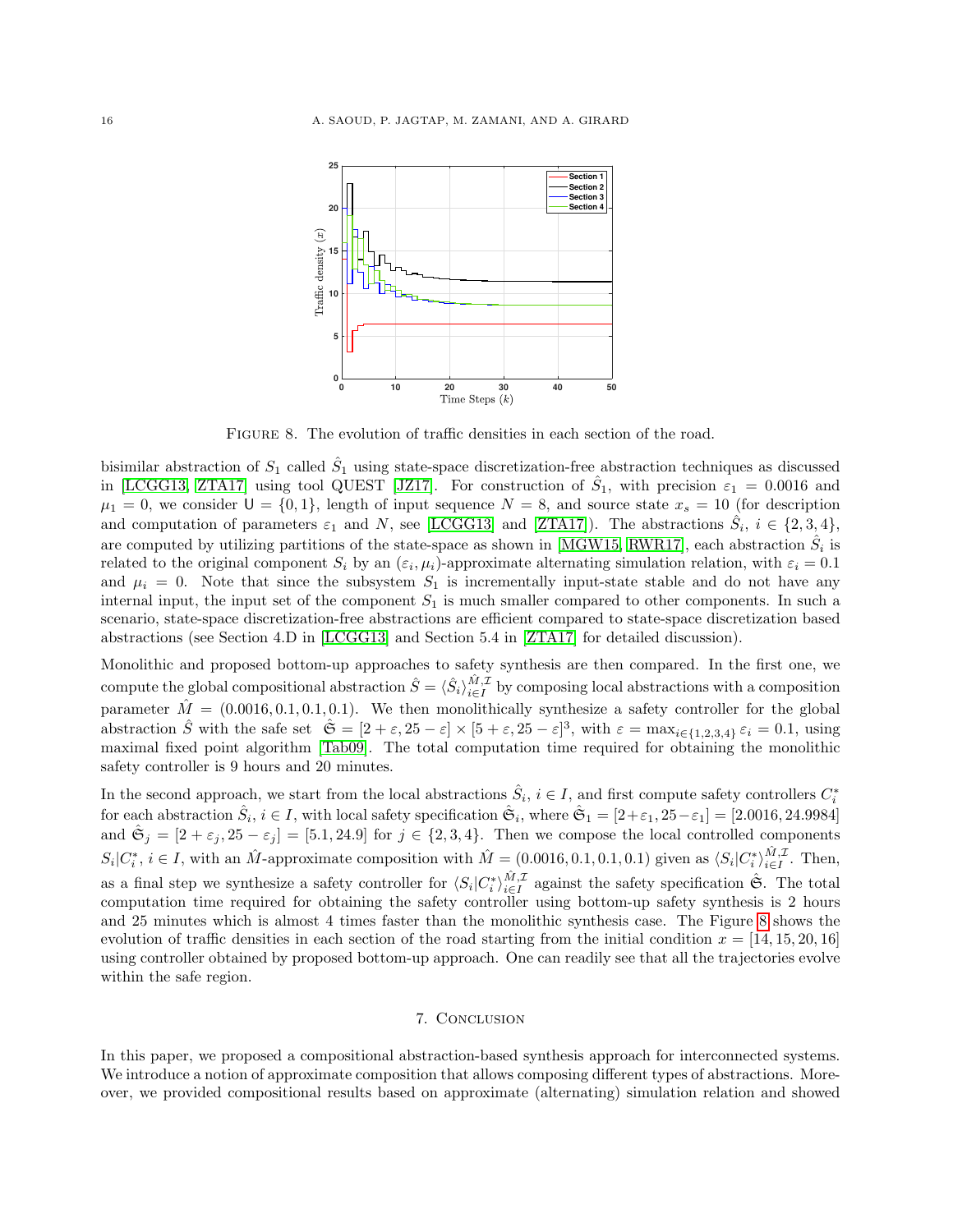how these results can be used for bottom-up safety controller synthesis. Two case studies are given to show the effectiveness of our approach. In future work, we plan to extend the bottom-up synthesis approach from safety to other types of specifications, such as reachability, stability, or more general properties described by temporal logic formulae. Another direction is to go from deterministic relationships to probabilistic ones [\[Aba13\]](#page-16-24), which are more suitable to use when dealing with stochastic systems.

#### **REFERENCES**

- <span id="page-16-24"></span>[Aba13] A. Abate. Approximation metrics based on probabilistic bisimulations for general state-space markov processes: A survey. Electronic Notes in Theoretical Computer Science, 297:3–25, 2013.
- <span id="page-16-2"></span>[BJP+12] R. Bloem, B. Jobstmann, N. Piterman, A. Pnueli, and Y. Saar. Synthesis of reactive (1) designs. Journal of Computer and System Sciences, 78(3):911–938, 2012.
- <span id="page-16-17"></span>[BPDB18] A. Borri, G. Pola, and M. D. Di Benedetto. Design of symbolic controllers for networked control systems. IEEE Transactions on Automatic Control, 64(3):1034–1046, 2018.
- <span id="page-16-0"></span>[BYG17] C. Belta, B. Yordanov, and E. A. Gol. Formal Methods for Discrete-Time Dynamical Systems. Springer International Publishing, 2017.
- <span id="page-16-18"></span>[CA15] S. Coogan and M. Arcak. Efficient finite abstraction of mixed monotone systems. In Proceedings of the 18th International Conference on Hybrid Systems: Computation and Control, pages 58–67. ACM, 2015.
- <span id="page-16-21"></span><span id="page-16-1"></span>[CL09] C. G. Cassandras and S. Lafortune. Introduction to discrete event systems. Springer Science & Business Media, 2009. [Dag94] Carlos F Daganzo. The cell transmission model: A dynamic representation of highway traffic consistent with the hydrodynamic theory. Transportation Research Part B: Methodological, 28(4):269–287, 1994.
- <span id="page-16-3"></span>[DT15] E. Dallal and P. Tabuada. On compositional symbolic controller synthesis inspired by small-gain theorems. In 2015 54th IEEE Conference on Decision and Control (CDC), pages 6133–6138, 2015.
- <span id="page-16-5"></span>[Fre05] G. F. Frehse. Compositional verification of hybrid systems using simulation relations. [Sl: sn], 2005.
- <span id="page-16-16"></span>[GP07] A. Girard and G. J. Pappas. Approximation metrics for discrete and continuous systems. IEEE Transactions on Automatic Control, 52(5):782–798, 2007.
- <span id="page-16-14"></span>[GP09] A. Girard and G. J. Pappas. Hierarchical control system design using approximate simulation. Automatica, 45(2):566– 571, 2009.
- <span id="page-16-19"></span>[GPT09] A. Girard, G. Pola, and P. Tabuada. Approximately bisimilar symbolic models for incrementally stable switched systems. IEEE Transactions on Automatic Control, 55(1):116–126, 2009.
- <span id="page-16-13"></span>[GSB20] Kasra Ghasemi, Sadra Sadraddini, and Calin Belta. Compositional synthesis via a convex parameterization of assumeguarantee contracts. In Proceedings of the 23rd International Conference on Hybrid Systems: Computation and Control, pages 1–10, 2020.
- <span id="page-16-7"></span>[HAT17] O. Hussien, A. Ames, and P. Tabuada. Abstracting partially feedback linearizable systems compositionally. IEEE Control Systems Letters, 1(2):227–232, 2017.
- <span id="page-16-15"></span>[JDDBP09] A. A. Julius, A. D'Innocenzo, M. D. Di Benedetto, and G. J. Pappas. Approximate equivalence and synchronization of metric transition systems. Systems & Control Letters, 58(2):94–101, 2009.
- <span id="page-16-23"></span>[JZ17] P. Jagtap and M. Zamani. QUEST: A tool for state-space quantization-free synthesis of symbolic controllers. In International Conference on Quantitative Evaluation of Systems, pages 309–313. Springer, 2017.
- <span id="page-16-20"></span>[JZ20] P. Jagtap and M. Zamani. Symbolic models for retarded jump-diffusion systems. Automatica, 111:108666, 2020.
- <span id="page-16-4"></span>[KAS17] E. S. Kim, M. Arcak, and S. A. Seshia. A small gain theorem for parametric assume-guarantee contracts. In Proceedings of the 20th International Conference on Hybrid Systems: Computation and Control, HSCC '17, pages 207–216, New York, NY, USA, 2017. ACM.
- <span id="page-16-8"></span>[KAZ18] E. S. Kim, M. Arcak, and M. Zamani. Constructing control system abstractions from modular components. In Proceedings of the 21st International Conference on Hybrid Systems: Computation and Control (part of CPS Week), pages 137–146. ACM, 2018.
- <span id="page-16-6"></span>[KVdS10] F. Kerber and A. Van der Schaft. Compositional analysis for linear systems. Systems & Control Letters, 59(10):645– 653, 2010.
- <span id="page-16-22"></span>[LCGG13] E. Le Corronc, A. Girard, and G. Goessler. Mode sequences as symbolic states in abstractions of incrementally stable switched systems. In 52nd IEEE Conference on Decision and Control, pages 3225–3230. IEEE, 2013.
- <span id="page-16-11"></span>[LFM+16] A. Le Coënt, L. Fribourg, N. Markey, F. De Vuyst, and L. Chamoin. Distributed synthesis of state-dependent switching control. In International Workshop on Reachability Problems, pages 119–133, 2016.
- <span id="page-16-10"></span>[LP17] Ratan Lal and Pavithra Prabhakar. Safety analysis using compositional bounded error approximations of communicating hybrid systems. In 2017 IEEE 56th Annual Conference on Decision and Control (CDC), pages 2378–2383. IEEE, 2017.
- <span id="page-16-9"></span>[LP19] Ratan Lal and Pavithra Prabhakar. Compositional construction of bounded error over-approximations of acyclic interconnected continuous dynamical systems. In Proceedings of the 17th ACM-IEEE International Conference on Formal Methods and Models for System Design, pages 1–5, 2019.
- <span id="page-16-12"></span>[MD18] P-J. Meyer and D. V. Dimarogonas. Compositional abstraction refinement for control synthesis. Nonlinear Analysis: Hybrid Systems, 27:437–451, 2018.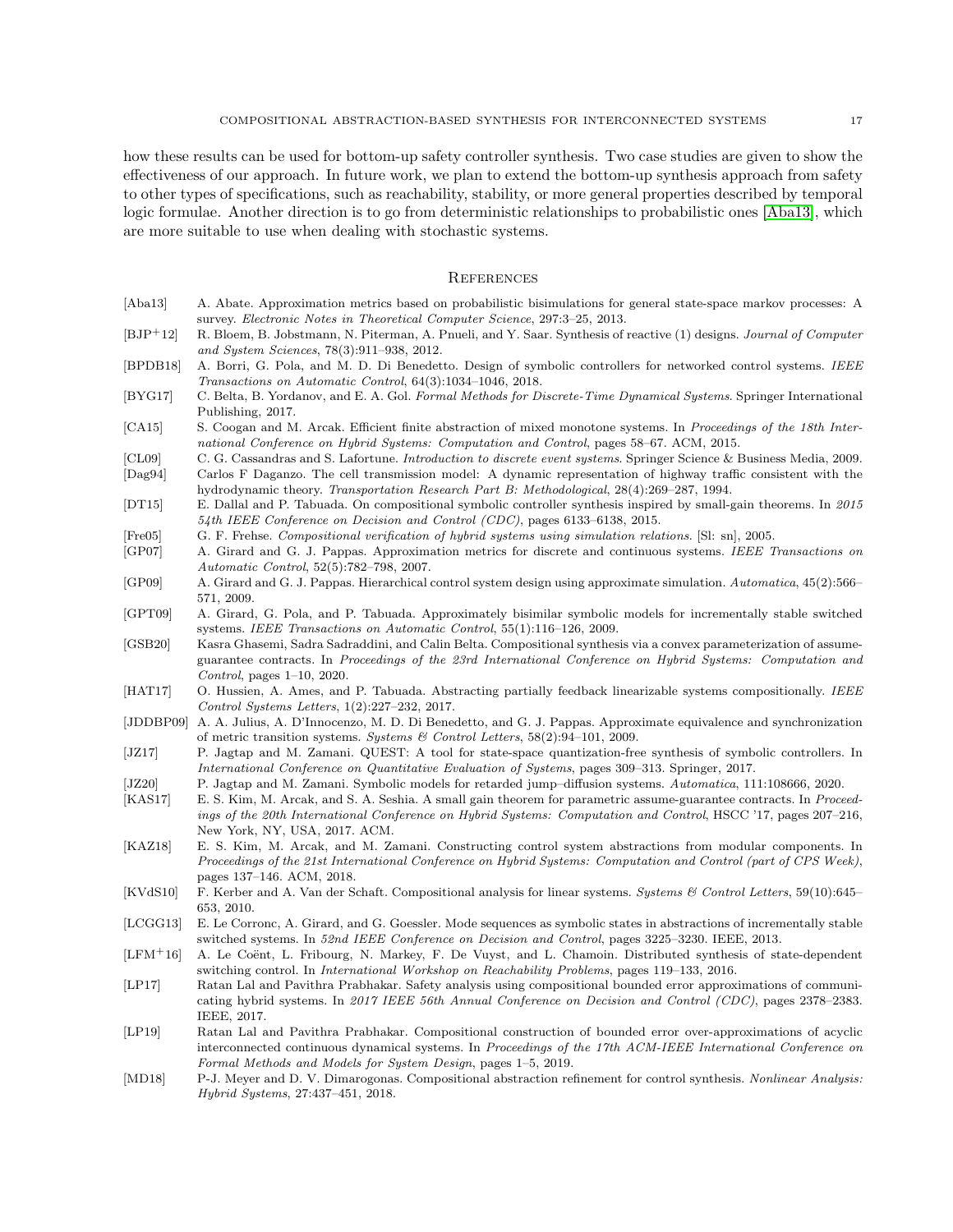- <span id="page-17-16"></span>[MGW15] P-J. Meyer, A. Girard, and E. Witrant. Safety control with performance guarantees of cooperative systems using compositional abstractions. IFAC-PapersOnLine, 48(27):317–322, 2015.
- <span id="page-17-12"></span>[MGW17] P-J. Meyer, A. Girard, and E. Witrant. Compositional abstraction and safety synthesis using overlapping symbolic models. IEEE Transactions on Automatic Control, 63(6):1835–1841, 2017.
- <span id="page-17-3"></span>[MSSM18] K. Mallik, A-K. Schmuck, S. Soudjani, and R. Majumdar. Compositional synthesis of finite state abstractions. IEEE Transactions on Automatic Control, 2018.
- <span id="page-17-21"></span>[PGT08] G. Pola, A. Girard, and P. Tabuada. Approximately bisimilar symbolic models for nonlinear control systems. Automatica, 44(10):2508–2516, 2008.
- <span id="page-17-15"></span>[PPB18] G. Pola, P. Pepe, and M. D. D. Benedetto. Decentralized supervisory control of networks of nonlinear control systems. IEEE Transactions on Automatic Control, 63(9):2803–2817, 2018.
- <span id="page-17-2"></span>[PPD16] G. Pola, P. Pepe, and M. D. Di Benedetto. Symbolic models for networks of control systems. IEEE Transactions on Automatic Control, 61(11):3663–3668, 2016.
- <span id="page-17-20"></span>[PPDBT10] G. Pola, P. Pepe, M. D. Di Benedetto, and P. Tabuada. Symbolic models for nonlinear time-delay systems using approximate bisimulations. Systems & Control Letters, 59(6):365–373, 2010.
- <span id="page-17-17"></span>[Rei11] G. Reissig. Computing abstractions of nonlinear systems. IEEE Transactions on Automatic Control, 56(11):2583– 2598, 2011.
- <span id="page-17-24"></span>[RWR17] G. Reissig, A. Weber, and M. Rungger. Feedback refinement relations for the synthesis of symbolic controllers. IEEE Transactions on Automatic Control, 62(4):1781–1796, 2017.
- <span id="page-17-9"></span>[RZ18] M. Rungger and M. Zamani. Compositional construction of approximate abstractions of interconnected control systems. IEEE Transactions on Control of Network Systems, 5(1):116–127, 2018.
- <span id="page-17-5"></span>[SGF18a] A. Saoud, A. Girard, and L. Fribourg. Contract based design of symbolic controllers for interconnected multiperiodic sampled-data systems. In 2018 IEEE Conference on Decision and Control (CDC), pages 773–779. IEEE, 2018.
- <span id="page-17-6"></span>[SGF18b] A. Saoud, A. Girard, and L. Fribourg. Contract based design of symbolic controllers for vehicle platooning. In Proceedings of the 21st International Conference on Hybrid Systems: Computation and Control (part of CPS Week), pages 277–278. ACM, 2018.
- <span id="page-17-14"></span>[SGF18c] A. Saoud, A. Girard, and L. Fribourg. On the composition of discrete and continuous-time assume-guarantee contracts for invariance. In 2018 European Control Conference (ECC), pages 435–440, 2018.
- <span id="page-17-7"></span>[SGF20] Adnane Saoud, Antoine Girard, and Laurent Fribourg. Contract-based design of symbolic controllers for safety in distributed multiperiodic sampled-data systems. IEEE Transactions on Automatic Control, 2020.
- <span id="page-17-19"></span>[SJZG18] A. Saoud, P. Jagtap, M. Zamani, and A. Girard. Compositional abstraction-based synthesis for cascade discrete-time control systems. 6th IFAC Conference on Analysis and Design of Hybrid Systems ADHS, 51(16):13 – 18, 2018.
- [SJZG20] Adnane Saoud, Pushpak Jagtap, Majid Zamani, and Antoine Girard. Compositional abstraction-based synthesis for interconnected systems: An approximate composition approach. arXiv preprint arXiv:2002.02014, 2020.
- <span id="page-17-13"></span>[SNO16] Stanley W Smith, Petter Nilsson, and Necmiye Ozay. Interdependence quantification for compositional control synthesis with an application in vehicle safety systems. In 2016 IEEE 55th Conference on Decision and Control (CDC), pages 5700–5707. IEEE, 2016.
- <span id="page-17-10"></span>[SZ19] A. Swikir and M. Zamani. Compositional synthesis of finite abstractions for networks of systems: A small-gain approach. Automatica, 107:551–561, 2019.
- <span id="page-17-0"></span>[Tab09] P. Tabuada. Verification and control of hybrid systems: A symbolic approach. Springer Science & Business Media, 2009.
- <span id="page-17-1"></span>[TI08] Y. Tazaki and J. Imura. Bisimilar finite abstractions of interconnected systems. Hybrid Systems: Computation and Control, pages 514–527, 2008.
- <span id="page-17-8"></span>[TPL04] P. Tabuada, G. J. Pappas, and P. Lima. Compositional abstractions of hybrid control systems. Discrete event dynamic systems, 14(2):203–238, 2004.
- <span id="page-17-4"></span>[ZA17] M. Zamani and M. Arcak. Compositional abstraction for networks of control systems: A dissipativity approach. IEEE Transactions on Control of Network Systems, 5(3):1003–1015, 2017.
- <span id="page-17-11"></span>[ZPMT12] M. Zamani, G. Pola, M. Mazo, and P. Tabuada. Symbolic models for nonlinear control systems without stability assumptions. IEEE Transactions on Automatic Control, 57(7):1804–1809, 2012.
- <span id="page-17-23"></span>[ZSGF19a] D. Zonetti, A. Saoud, A. Girard, and L. Fribourg. Decentralized monotonicity-based voltage control of dc microgrids with zip loads. IFAC-PapersOnLine, 52(20):139–144, 2019.
- <span id="page-17-22"></span>[ZSGF19b] D. Zonetti, A. Saoud, A. Girard, and L. Fribourg. A symbolic approach to voltage stability and power sharing in time-varying dc microgrids. In European Control Conference (ECC), 2019.
- <span id="page-17-18"></span>[ZTA17] M. Zamani, I. Tkachev, and A. Abate. Towards scalable synthesis of stochastic control systems. Discrete Event Dynamic Systems, 27(2):341–369, 2017.

1Laboratoire des Signaux et Systemes (L2S) - CNRS, 91192 Gif sur Yvette, France.

Email address: {adnane.saoud, antoine.girard}@l2s.centralesupelec.fr